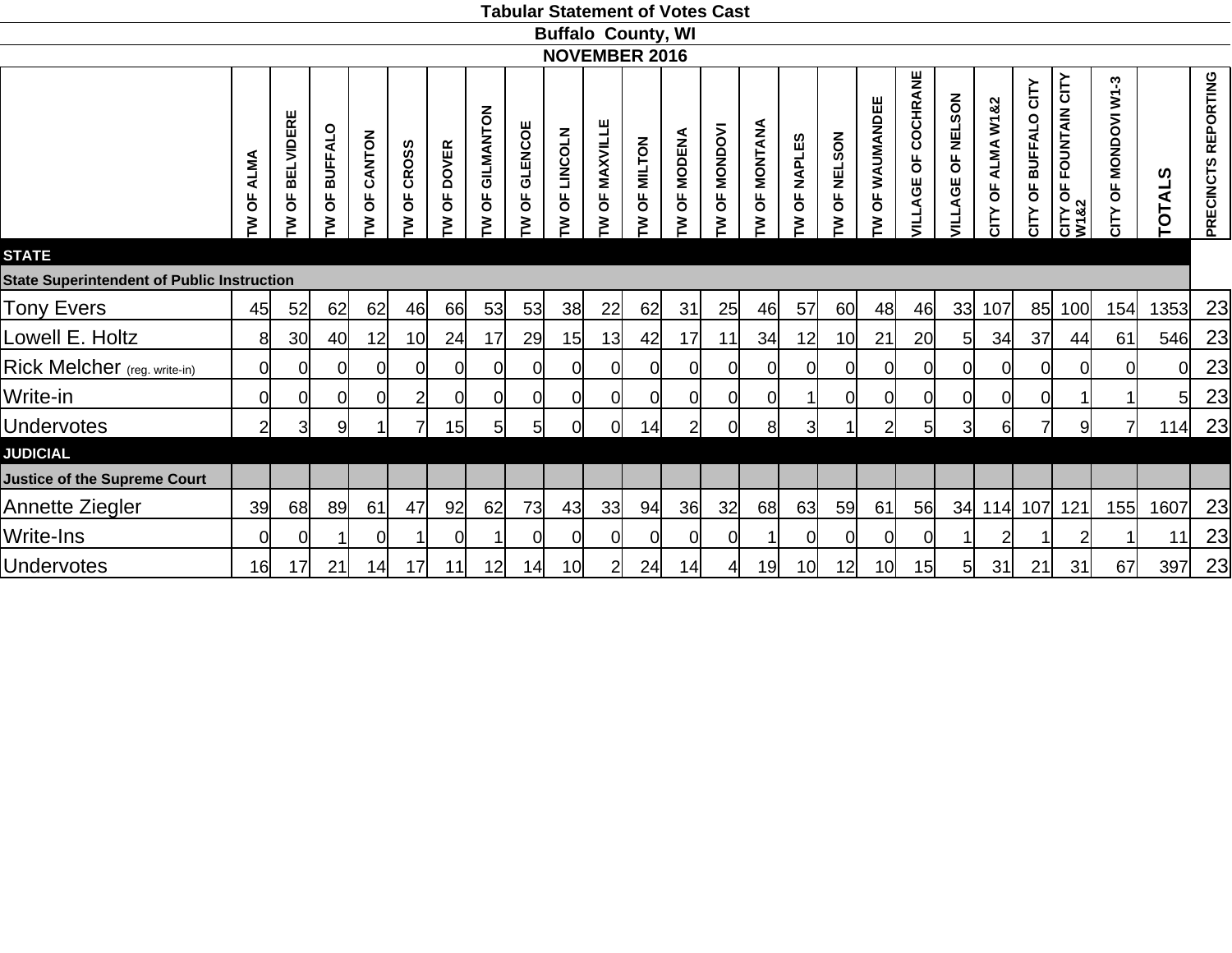|                     |                |                 |               |              |             |             |                 |               |               |                | <b>Buffalo County, WI</b> |              |               |               |              |              |                 |                            |                   |                   |                      |                                           |                      |                |                     |
|---------------------|----------------|-----------------|---------------|--------------|-------------|-------------|-----------------|---------------|---------------|----------------|---------------------------|--------------|---------------|---------------|--------------|--------------|-----------------|----------------------------|-------------------|-------------------|----------------------|-------------------------------------------|----------------------|----------------|---------------------|
|                     |                |                 |               |              |             |             |                 |               |               |                | <b>NOVEMBER 2016</b>      |              |               |               |              |              |                 |                            |                   |                   |                      |                                           |                      |                |                     |
|                     | TW OF ALMA     | TW OF BELVIDERE | TW OF BUFFALO | TW OF CANTON | TW OF CROSS | TW OF DOVER | TW OF GILMANTON | TW OF GLENCOE | TW OF LINCOLN | TW OF MAXVILLE | TW OF MILTON              | TW OF MODENA | TW OF MONDOVI | TW OF MONTANA | TW OF NAPLES | TW OF NELSON | TW OF WAUMANDEE | <b>VILLAGE OF COCHRANE</b> | VILLAGE OF NELSON | CITY OF ALMA W1&2 | CITY OF BUFFALO CITY | <b>CITY OF FOUNTAIN CITY<br/>W1&amp;2</b> | CITY OF MONDOVI W1-3 | <b>TOTALS</b>  | PRECINCTS REPORTING |
| <b>MUNICIPAL</b>    |                |                 |               |              |             |             |                 |               |               |                |                           |              |               |               |              |              |                 |                            |                   |                   |                      |                                           |                      |                |                     |
| <b>Town of Alma</b> |                |                 |               |              |             |             |                 |               |               |                |                           |              |               |               |              |              |                 |                            |                   |                   |                      |                                           |                      |                |                     |
| <b>Chairperson</b>  |                |                 |               |              |             |             |                 |               |               |                |                           |              |               |               |              |              |                 |                            |                   |                   |                      |                                           |                      |                |                     |
| Thomas Huber        | 52             |                 |               |              |             |             |                 |               |               |                |                           |              |               |               |              |              |                 |                            |                   |                   |                      |                                           |                      | 52             | $\frac{1}{1}$       |
| Write-Ins           | $\mathbf 0$    |                 |               |              |             |             |                 |               |               |                |                           |              |               |               |              |              |                 |                            |                   |                   |                      |                                           |                      | 0              |                     |
| <b>Undervotes</b>   | 3              |                 |               |              |             |             |                 |               |               |                |                           |              |               |               |              |              |                 |                            |                   |                   |                      |                                           |                      | 3 <sup>l</sup> | 1                   |
| Supervisor 1        |                |                 |               |              |             |             |                 |               |               |                |                           |              |               |               |              |              |                 |                            |                   |                   |                      |                                           |                      |                |                     |
| Alan Steinke        | 48             |                 |               |              |             |             |                 |               |               |                |                           |              |               |               |              |              |                 |                            |                   |                   |                      |                                           |                      | 48             | $\overline{1}$      |
| Write-Ins           | $\mathbf{1}$   |                 |               |              |             |             |                 |               |               |                |                           |              |               |               |              |              |                 |                            |                   |                   |                      |                                           |                      | 1              | $\overline{1}$      |
| <b>Jndervotes</b>   | $6 \mid$       |                 |               |              |             |             |                 |               |               |                |                           |              |               |               |              |              |                 |                            |                   |                   |                      |                                           |                      | $6 \mid$       | 1                   |
| Supervisor 2        |                |                 |               |              |             |             |                 |               |               |                |                           |              |               |               |              |              |                 |                            |                   |                   |                      |                                           |                      |                |                     |
| Randall Rotering    | 51             |                 |               |              |             |             |                 |               |               |                |                           |              |               |               |              |              |                 |                            |                   |                   |                      |                                           |                      | 51             |                     |
| Write-Ins           | $\mathbf{1}$   |                 |               |              |             |             |                 |               |               |                |                           |              |               |               |              |              |                 |                            |                   |                   |                      |                                           |                      | $\vert$ 1      | $\frac{1}{1}$       |
| <b>Jndervotes</b>   | 3              |                 |               |              |             |             |                 |               |               |                |                           |              |               |               |              |              |                 |                            |                   |                   |                      |                                           |                      | 3 <sup>l</sup> | $\overline{1}$      |
| Clerk               |                |                 |               |              |             |             |                 |               |               |                |                           |              |               |               |              |              |                 |                            |                   |                   |                      |                                           |                      |                |                     |
| Mary Lisowski       | 52             |                 |               |              |             |             |                 |               |               |                |                           |              |               |               |              |              |                 |                            |                   |                   |                      |                                           |                      | 52             |                     |
| Write-Ins           | $\mathbf{1}$   |                 |               |              |             |             |                 |               |               |                |                           |              |               |               |              |              |                 |                            |                   |                   |                      |                                           |                      | $\vert$ 1      | $\frac{1}{1}$       |
| <b>Jndervotes</b>   | $\overline{c}$ |                 |               |              |             |             |                 |               |               |                |                           |              |               |               |              |              |                 |                            |                   |                   |                      |                                           |                      | $2 \vert$      | 1                   |
| <b>Treasurer</b>    |                |                 |               |              |             |             |                 |               |               |                |                           |              |               |               |              |              |                 |                            |                   |                   |                      |                                           |                      |                |                     |
| Christine Ruff      | 51             |                 |               |              |             |             |                 |               |               |                |                           |              |               |               |              |              |                 |                            |                   |                   |                      |                                           |                      | 51             | 1                   |
| Write-Ins           | $\mathbf 0$    |                 |               |              |             |             |                 |               |               |                |                           |              |               |               |              |              |                 |                            |                   |                   |                      |                                           |                      | 0              | 1                   |
| <b>Jndervotes</b>   | $\frac{4}{3}$  |                 |               |              |             |             |                 |               |               |                |                           |              |               |               |              |              |                 |                            |                   |                   |                      |                                           |                      |                | 1                   |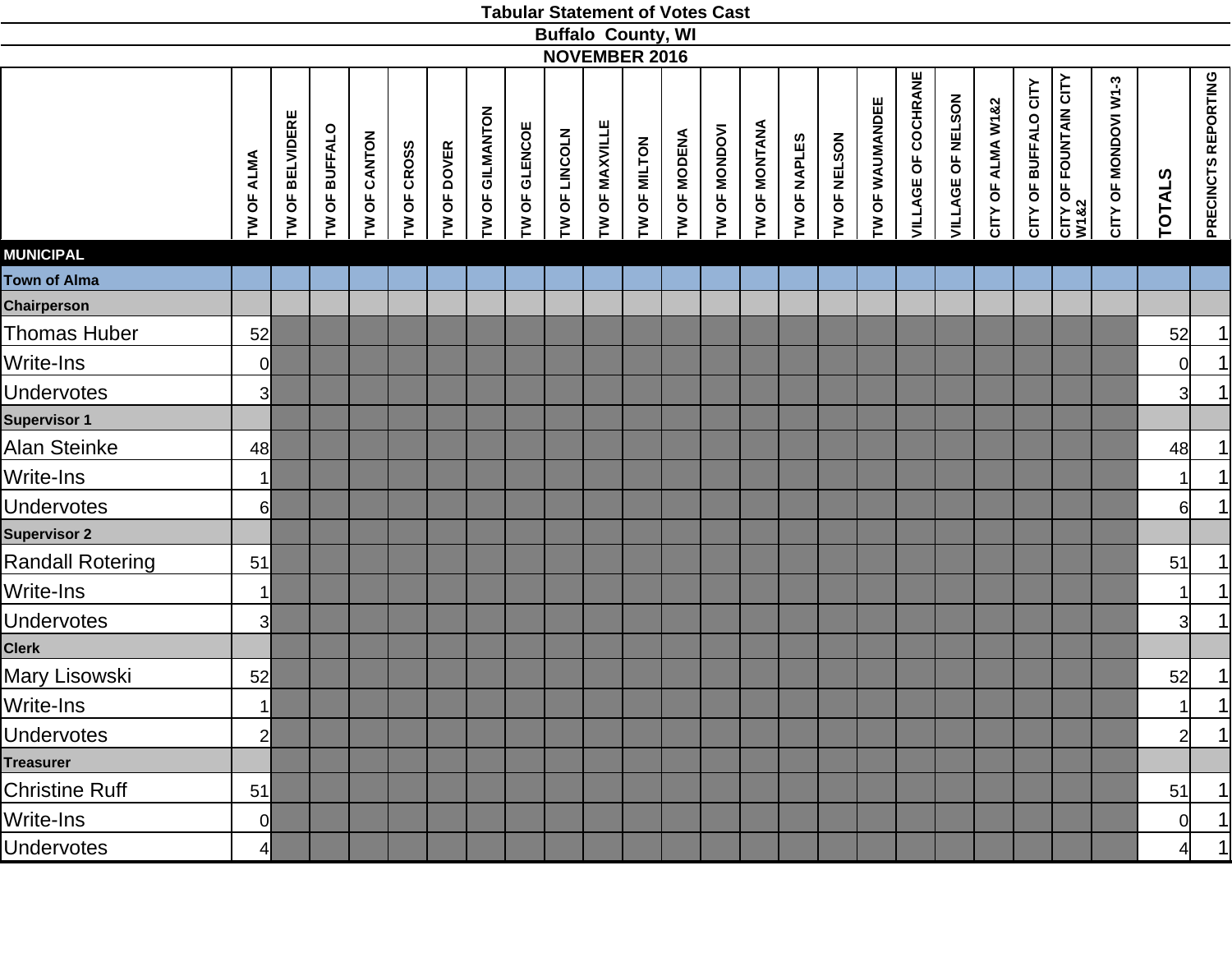|                          |            |                 |               |                     |             |             |                 |               | <b>Buffalo County, WI</b> |                |              |              |               |               |              |              |                 |                            |                   |                   |                      |                                           |                      |                 |                     |
|--------------------------|------------|-----------------|---------------|---------------------|-------------|-------------|-----------------|---------------|---------------------------|----------------|--------------|--------------|---------------|---------------|--------------|--------------|-----------------|----------------------------|-------------------|-------------------|----------------------|-------------------------------------------|----------------------|-----------------|---------------------|
|                          |            |                 |               |                     |             |             |                 |               | <b>NOVEMBER 2016</b>      |                |              |              |               |               |              |              |                 |                            |                   |                   |                      |                                           |                      |                 |                     |
|                          | IW OF ALMA | TW OF BELVIDERE | TW OF BUFFALO | <b>TW OF CANTON</b> | TW OF CROSS | TW OF DOVER | TW OF GILMANTON | TW OF GLENCOE | TW OF LINCOLN             | TW OF MAXVILLE | TW OF MILTON | TW OF MODENA | TW OF MONDOVI | TW OF MONTANA | TW OF NAPLES | TW OF NELSON | TW OF WAUMANDEE | <b>VILLAGE OF COCHRANE</b> | VILLAGE OF NELSON | CITY OF ALMA W1&2 | CITY OF BUFFALO CITY | <b>CITY OF FOUNTAIN CITY<br/>W1&amp;2</b> | CITY OF MONDOVI W1-3 | <b>TOTALS</b>   | PRECINCTS REPORTING |
| <b>Town of Belvidere</b> |            |                 |               |                     |             |             |                 |               |                           |                |              |              |               |               |              |              |                 |                            |                   |                   |                      |                                           |                      |                 |                     |
| <b>Chairperson</b>       |            |                 |               |                     |             |             |                 |               |                           |                |              |              |               |               |              |              |                 |                            |                   |                   |                      |                                           |                      |                 |                     |
| David Danzinger          |            | 80              |               |                     |             |             |                 |               |                           |                |              |              |               |               |              |              |                 |                            |                   |                   |                      |                                           |                      | 80              | $\vert$             |
| <b>Write-Ins</b>         |            | $\overline{2}$  |               |                     |             |             |                 |               |                           |                |              |              |               |               |              |              |                 |                            |                   |                   |                      |                                           |                      | $\overline{2}$  | $\vert$             |
| <b>Undervotes</b>        |            | 3               |               |                     |             |             |                 |               |                           |                |              |              |               |               |              |              |                 |                            |                   |                   |                      |                                           |                      | $\overline{3}$  | $\mathbf{1}$        |
| <b>Supervisor</b>        |            |                 |               |                     |             |             |                 |               |                           |                |              |              |               |               |              |              |                 |                            |                   |                   |                      |                                           |                      |                 |                     |
| Ron Speltz               |            | 64              |               |                     |             |             |                 |               |                           |                |              |              |               |               |              |              |                 |                            |                   |                   |                      |                                           |                      | 64              | $\vert$             |
| Lee M Engfer             |            | 48              |               |                     |             |             |                 |               |                           |                |              |              |               |               |              |              |                 |                            |                   |                   |                      |                                           |                      | 48              | $\vert$             |
| Ronald W Kazmierczak     |            | 42              |               |                     |             |             |                 |               |                           |                |              |              |               |               |              |              |                 |                            |                   |                   |                      |                                           |                      | 42              | $\vert$             |
| Write-Ins                |            | $\overline{0}$  |               |                     |             |             |                 |               |                           |                |              |              |               |               |              |              |                 |                            |                   |                   |                      |                                           |                      | $\overline{0}$  | $\vert$             |
| <b>Undervotes</b>        |            | 16              |               |                     |             |             |                 |               |                           |                |              |              |               |               |              |              |                 |                            |                   |                   |                      |                                           |                      | 16              | $\vert$             |
| <b>Clerk</b>             |            |                 |               |                     |             |             |                 |               |                           |                |              |              |               |               |              |              |                 |                            |                   |                   |                      |                                           |                      |                 |                     |
| Deborah M Ruff           |            | 80              |               |                     |             |             |                 |               |                           |                |              |              |               |               |              |              |                 |                            |                   |                   |                      |                                           |                      | 80              | $\vert$             |
| Write-Ins                |            | $\overline{0}$  |               |                     |             |             |                 |               |                           |                |              |              |               |               |              |              |                 |                            |                   |                   |                      |                                           |                      | 0l              | $\vert$             |
| <b>Undervotes</b>        |            | $5\overline{)}$ |               |                     |             |             |                 |               |                           |                |              |              |               |               |              |              |                 |                            |                   |                   |                      |                                           |                      | 5 <sup>1</sup>  | $\vert$             |
| <b>Treasurer</b>         |            |                 |               |                     |             |             |                 |               |                           |                |              |              |               |               |              |              |                 |                            |                   |                   |                      |                                           |                      |                 |                     |
| Barbara J Brommer        |            | 80              |               |                     |             |             |                 |               |                           |                |              |              |               |               |              |              |                 |                            |                   |                   |                      |                                           |                      | 80 <sup>1</sup> | $\vert$             |
| Write-Ins                |            | $\overline{0}$  |               |                     |             |             |                 |               |                           |                |              |              |               |               |              |              |                 |                            |                   |                   |                      |                                           |                      | 0l              | $\mathbf{1}$        |
| <b>Undervotes</b>        |            | $5 \mid$        |               |                     |             |             |                 |               |                           |                |              |              |               |               |              |              |                 |                            |                   |                   |                      |                                           |                      | $5\vert$        | $\overline{1}$      |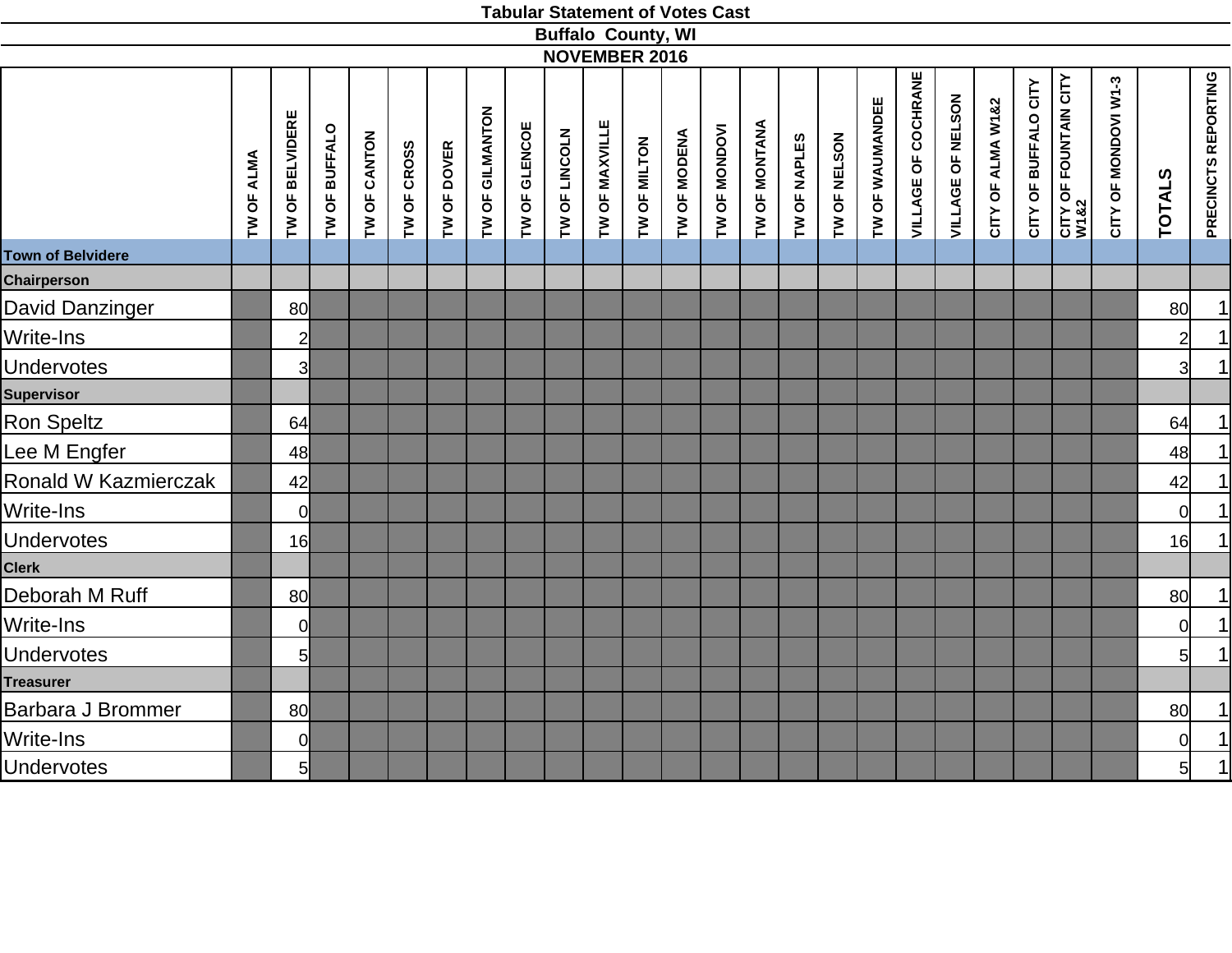|                        |            |                 |                 |              |             |             |                 |               |               |                | <b>Buffalo County, WI</b> |              |               |               |              |              |                 |                            |                   |                   |                      |                                           |                      |               |                     |
|------------------------|------------|-----------------|-----------------|--------------|-------------|-------------|-----------------|---------------|---------------|----------------|---------------------------|--------------|---------------|---------------|--------------|--------------|-----------------|----------------------------|-------------------|-------------------|----------------------|-------------------------------------------|----------------------|---------------|---------------------|
|                        |            |                 |                 |              |             |             |                 |               |               |                | <b>NOVEMBER 2016</b>      |              |               |               |              |              |                 |                            |                   |                   |                      |                                           |                      |               |                     |
|                        | TW OF ALMA | TW OF BELVIDERE | TW OF BUFFALO   | TW OF CANTON | TW OF CROSS | TW OF DOVER | TW OF GILMANTON | TW OF GLENCOE | TW OF LINCOLN | TW OF MAXVILLE | TW OF MILTON              | TW OF MODENA | TW OF MONDOVI | TW OF MONTANA | TW OF NAPLES | TW OF NELSON | TW OF WAUMANDEE | <b>VILLAGE OF COCHRANE</b> | VILLAGE OF NELSON | CITY OF ALMA W1&2 | CITY OF BUFFALO CITY | <b>CITY OF FOUNTAIN CITY<br/>W1&amp;2</b> | CITY OF MONDOVI W1-3 | <b>TOTALS</b> | PRECINCTS REPORTING |
| <b>Town of Buffalo</b> |            |                 |                 |              |             |             |                 |               |               |                |                           |              |               |               |              |              |                 |                            |                   |                   |                      |                                           |                      |               |                     |
| <b>Chairperson</b>     |            |                 |                 |              |             |             |                 |               |               |                |                           |              |               |               |              |              |                 |                            |                   |                   |                      |                                           |                      |               |                     |
| <b>Steve James</b>     |            |                 | 105             |              |             |             |                 |               |               |                |                           |              |               |               |              |              |                 |                            |                   |                   |                      |                                           |                      | 105           | 1                   |
| Write-Ins              |            |                 | $\overline{0}$  |              |             |             |                 |               |               |                |                           |              |               |               |              |              |                 |                            |                   |                   |                      |                                           |                      | <sup>O</sup>  | 1                   |
| <b>Undervotes</b>      |            |                 | 6               |              |             |             |                 |               |               |                |                           |              |               |               |              |              |                 |                            |                   |                   |                      |                                           |                      | $6 \mid$      | 1                   |
| <b>Supervisor 1</b>    |            |                 |                 |              |             |             |                 |               |               |                |                           |              |               |               |              |              |                 |                            |                   |                   |                      |                                           |                      |               |                     |
| Claire L. Waters       |            |                 | 93 <sub>l</sub> |              |             |             |                 |               |               |                |                           |              |               |               |              |              |                 |                            |                   |                   |                      |                                           |                      | 93            | 1                   |
| Write-Ins              |            |                 | $\overline{2}$  |              |             |             |                 |               |               |                |                           |              |               |               |              |              |                 |                            |                   |                   |                      |                                           |                      | $2 \vert$     | 1                   |
| <b>Undervotes</b>      |            |                 | 16              |              |             |             |                 |               |               |                |                           |              |               |               |              |              |                 |                            |                   |                   |                      |                                           |                      | 16            | 1                   |
| <b>Supervisor 2</b>    |            |                 |                 |              |             |             |                 |               |               |                |                           |              |               |               |              |              |                 |                            |                   |                   |                      |                                           |                      |               |                     |
| Dennis Semling         |            |                 | 96              |              |             |             |                 |               |               |                |                           |              |               |               |              |              |                 |                            |                   |                   |                      |                                           |                      | 96            | 1                   |
| Write-Ins              |            |                 | $\overline{0}$  |              |             |             |                 |               |               |                |                           |              |               |               |              |              |                 |                            |                   |                   |                      |                                           |                      | <sup>ol</sup> |                     |
| <b>Undervotes</b>      |            |                 | 15              |              |             |             |                 |               |               |                |                           |              |               |               |              |              |                 |                            |                   |                   |                      |                                           |                      | 15            | $\frac{1}{1}$       |
| <b>Constable</b>       |            |                 |                 |              |             |             |                 |               |               |                |                           |              |               |               |              |              |                 |                            |                   |                   |                      |                                           |                      |               |                     |
| Donald Bittner         |            |                 | 104             |              |             |             |                 |               |               |                |                           |              |               |               |              |              |                 |                            |                   |                   |                      |                                           |                      | 104           | 1                   |
| Write-Ins              |            |                 | $\overline{0}$  |              |             |             |                 |               |               |                |                           |              |               |               |              |              |                 |                            |                   |                   |                      |                                           |                      | <sup>ol</sup> | $\overline{1}$      |
| <b>Undervotes</b>      |            |                 | $\overline{7}$  |              |             |             |                 |               |               |                |                           |              |               |               |              |              |                 |                            |                   |                   |                      |                                           |                      | 7             | 1                   |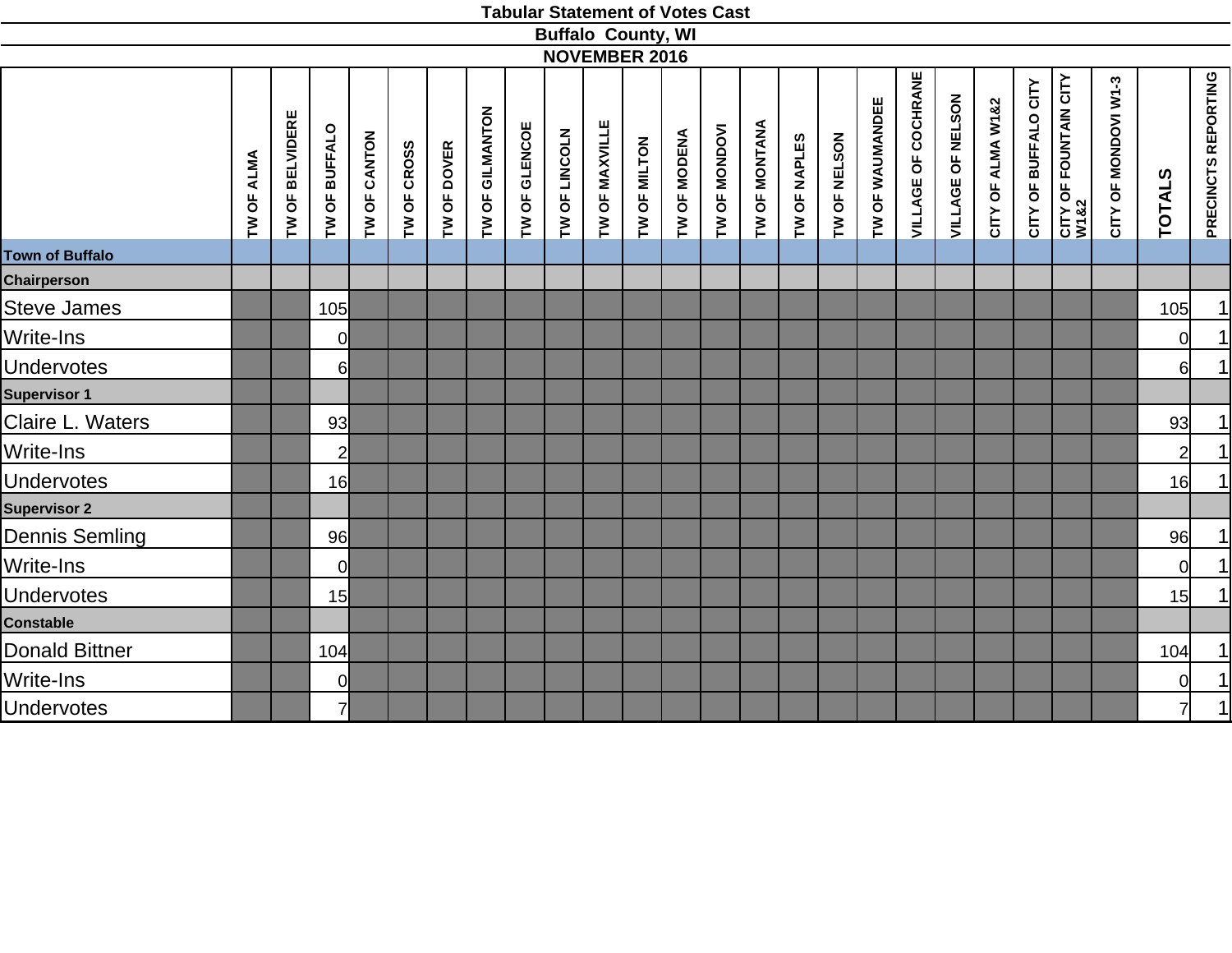|                       |            |                 |               |                |                            |                 |               |               | <b>Buffalo County, WI</b><br><b>NOVEMBER 2016</b> |              |              |               |               |              |              |                 |                            |                          |                   |                      |                                       |                      |                |                     |
|-----------------------|------------|-----------------|---------------|----------------|----------------------------|-----------------|---------------|---------------|---------------------------------------------------|--------------|--------------|---------------|---------------|--------------|--------------|-----------------|----------------------------|--------------------------|-------------------|----------------------|---------------------------------------|----------------------|----------------|---------------------|
|                       | TW OF ALMA | TW OF BELVIDERE | TW OF BUFFALO | TW OF CANTON   | TW OF CROSS<br>TW OF DOVER | TW OF GILMANTON | TW OF GLENCOE | TW OF LINCOLN | TW OF MAXVILLE                                    | TW OF MILTON | TW OF MODENA | TW OF MONDOVI | TW OF MONTANA | TW OF NAPLES | TW OF NELSON | TW OF WAUMANDEE | <b>VILLAGE OF COCHRANE</b> | <b>VILLAGE OF NELSON</b> | CITY OF ALMA W1&2 | CITY OF BUFFALO CITY | <b>CITY OF FOUNTAIN CITY<br/>W182</b> | CITY OF MONDOVI W1-3 | <b>TOTALS</b>  | PRECINCTS REPORTING |
| <b>Town of Canton</b> |            |                 |               |                |                            |                 |               |               |                                                   |              |              |               |               |              |              |                 |                            |                          |                   |                      |                                       |                      |                |                     |
| Chairperson           |            |                 |               |                |                            |                 |               |               |                                                   |              |              |               |               |              |              |                 |                            |                          |                   |                      |                                       |                      |                |                     |
| <b>Robert Wittig</b>  |            |                 |               | 35             |                            |                 |               |               |                                                   |              |              |               |               |              |              |                 |                            |                          |                   |                      |                                       |                      | 35             | $\overline{1}$      |
| Sam Danzinger         |            |                 |               | 38             |                            |                 |               |               |                                                   |              |              |               |               |              |              |                 |                            |                          |                   |                      |                                       |                      | 38             | $\overline{1}$      |
| Write-Ins             |            |                 |               | 0              |                            |                 |               |               |                                                   |              |              |               |               |              |              |                 |                            |                          |                   |                      |                                       |                      | $\overline{O}$ | 1                   |
| <b>Undervotes</b>     |            |                 |               | $\overline{2}$ |                            |                 |               |               |                                                   |              |              |               |               |              |              |                 |                            |                          |                   |                      |                                       |                      | $\overline{2}$ | 1                   |
| Supervisor 1          |            |                 |               |                |                            |                 |               |               |                                                   |              |              |               |               |              |              |                 |                            |                          |                   |                      |                                       |                      |                |                     |
| James Sandberg        |            |                 |               | 34             |                            |                 |               |               |                                                   |              |              |               |               |              |              |                 |                            |                          |                   |                      |                                       |                      | 34             | $\overline{1}$      |
| <b>Tony Poeschel</b>  |            |                 |               | 39             |                            |                 |               |               |                                                   |              |              |               |               |              |              |                 |                            |                          |                   |                      |                                       |                      | 39             | $\overline{1}$      |
| Write-Ins             |            |                 |               | $\overline{0}$ |                            |                 |               |               |                                                   |              |              |               |               |              |              |                 |                            |                          |                   |                      |                                       |                      | 0              | $\overline{1}$      |
| Undervotes            |            |                 |               | $2\vert$       |                            |                 |               |               |                                                   |              |              |               |               |              |              |                 |                            |                          |                   |                      |                                       |                      | $\overline{2}$ | 1                   |
| <b>Supervisor 2</b>   |            |                 |               |                |                            |                 |               |               |                                                   |              |              |               |               |              |              |                 |                            |                          |                   |                      |                                       |                      |                |                     |
| Raymond Schlosser     |            |                 |               | 73             |                            |                 |               |               |                                                   |              |              |               |               |              |              |                 |                            |                          |                   |                      |                                       |                      | 73             | $\overline{1}$      |
| Write-Ins             |            |                 |               | 0              |                            |                 |               |               |                                                   |              |              |               |               |              |              |                 |                            |                          |                   |                      |                                       |                      | 0              | $\overline{1}$      |
| <b>Undervotes</b>     |            |                 |               | $2\vert$       |                            |                 |               |               |                                                   |              |              |               |               |              |              |                 |                            |                          |                   |                      |                                       |                      | $\overline{2}$ | 1                   |
| Clerk                 |            |                 |               |                |                            |                 |               |               |                                                   |              |              |               |               |              |              |                 |                            |                          |                   |                      |                                       |                      |                |                     |
| Laurel Gruber         |            |                 |               | 68             |                            |                 |               |               |                                                   |              |              |               |               |              |              |                 |                            |                          |                   |                      |                                       |                      | 68             | $\overline{1}$      |
| Write-Ins             |            |                 |               | $\overline{0}$ |                            |                 |               |               |                                                   |              |              |               |               |              |              |                 |                            |                          |                   |                      |                                       |                      | $\overline{0}$ | 1                   |
| <b>Undervotes</b>     |            |                 |               | 7              |                            |                 |               |               |                                                   |              |              |               |               |              |              |                 |                            |                          |                   |                      |                                       |                      | 71             | 1                   |
| <b>Treasurer</b>      |            |                 |               |                |                            |                 |               |               |                                                   |              |              |               |               |              |              |                 |                            |                          |                   |                      |                                       |                      |                |                     |
| Margo Traun           |            |                 |               | 74             |                            |                 |               |               |                                                   |              |              |               |               |              |              |                 |                            |                          |                   |                      |                                       |                      | 74             | 1                   |
| Write-Ins             |            |                 |               | <sub>0</sub>   |                            |                 |               |               |                                                   |              |              |               |               |              |              |                 |                            |                          |                   |                      |                                       |                      | <sub>0</sub>   | 1                   |
| <b>Undervotes</b>     |            |                 |               |                |                            |                 |               |               |                                                   |              |              |               |               |              |              |                 |                            |                          |                   |                      |                                       |                      | 11             | 1                   |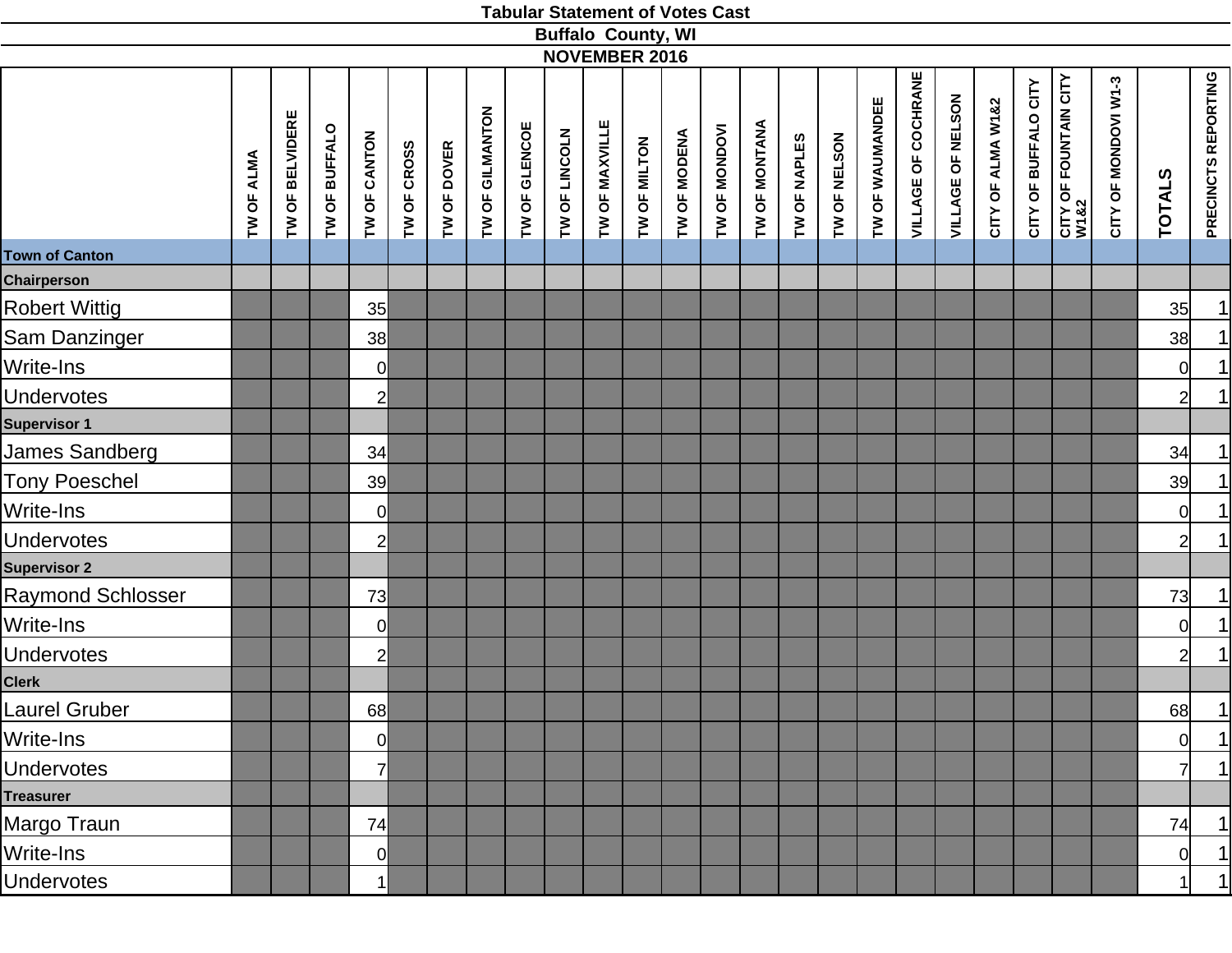|                      |               |                 |                         |              |                       |             |                 |                                                     |               |                | <b>Buffalo County, WI</b> |              |                                                         |               |              |              |                 |                     |                      |                   |                                                  |                                           |                                                 |               |                            |
|----------------------|---------------|-----------------|-------------------------|--------------|-----------------------|-------------|-----------------|-----------------------------------------------------|---------------|----------------|---------------------------|--------------|---------------------------------------------------------|---------------|--------------|--------------|-----------------|---------------------|----------------------|-------------------|--------------------------------------------------|-------------------------------------------|-------------------------------------------------|---------------|----------------------------|
|                      |               |                 |                         |              |                       |             |                 |                                                     |               |                | <b>NOVEMBER 2016</b>      |              |                                                         |               |              |              |                 |                     |                      |                   |                                                  |                                           |                                                 |               |                            |
|                      | ALMA<br>TW OF | TW OF BELVIDERE | <b>BUFFALO</b><br>TW OF | TW OF CANTON | <b>CROSS</b><br>TW OF | TW OF DOVER | TW OF GILMANTON | <b>GLENCOE</b><br>$\overline{\mathsf{O}}$<br>$\sum$ | TW OF LINCOLN | TW OF MAXVILLE | TW OF MILTON              | TW OF MODENA | INONDON<br>$\overline{\mathsf{b}}$<br>$\mathsf{\Sigma}$ | TW OF MONTANA | TW OF NAPLES | TW OF NELSON | TW OF WAUMANDEE | VILLAGE OF COCHRANE | OF NELSON<br>VILLAGE | CITY OF ALMA W1&2 | CITY<br><b>BUFFALO</b><br>$\overline{0}$<br>CITY | <b>FOUNTAIN CITY</b><br>CITY OF I<br>W1&2 | MONDOVI W1-3<br>$\overline{\mathsf{b}}$<br>CITY | <b>TOTALS</b> | <b>PRECINCTS REPORTING</b> |
| <b>Town of Cross</b> |               |                 |                         |              |                       |             |                 |                                                     |               |                |                           |              |                                                         |               |              |              |                 |                     |                      |                   |                                                  |                                           |                                                 |               |                            |
| <b>Chairperson</b>   |               |                 |                         |              |                       |             |                 |                                                     |               |                |                           |              |                                                         |               |              |              |                 |                     |                      |                   |                                                  |                                           |                                                 |               |                            |
| Leonard A. Litscher  |               |                 |                         |              | 61                    |             |                 |                                                     |               |                |                           |              |                                                         |               |              |              |                 |                     |                      |                   |                                                  |                                           |                                                 | 61            | 1                          |
| <b>Write-Ins</b>     |               |                 |                         |              | 41                    |             |                 |                                                     |               |                |                           |              |                                                         |               |              |              |                 |                     |                      |                   |                                                  |                                           |                                                 | 41            | 1                          |
| <b>Undervotes</b>    |               |                 |                         |              | 0                     |             |                 |                                                     |               |                |                           |              |                                                         |               |              |              |                 |                     |                      |                   |                                                  |                                           |                                                 | 0             | 1                          |
| <b>Supervisor</b>    |               |                 |                         |              |                       |             |                 |                                                     |               |                |                           |              |                                                         |               |              |              |                 |                     |                      |                   |                                                  |                                           |                                                 |               |                            |
| John Jack Wicka      |               |                 |                         |              | 57                    |             |                 |                                                     |               |                |                           |              |                                                         |               |              |              |                 |                     |                      |                   |                                                  |                                           |                                                 | 57            | 1                          |
| <b>Adam Litscher</b> |               |                 |                         |              | 56                    |             |                 |                                                     |               |                |                           |              |                                                         |               |              |              |                 |                     |                      |                   |                                                  |                                           |                                                 | 56            | 1                          |
| <b>Write-Ins</b>     |               |                 |                         |              | 1                     |             |                 |                                                     |               |                |                           |              |                                                         |               |              |              |                 |                     |                      |                   |                                                  |                                           |                                                 |               | 1                          |
| <b>Undervotes</b>    |               |                 |                         |              | 16                    |             |                 |                                                     |               |                |                           |              |                                                         |               |              |              |                 |                     |                      |                   |                                                  |                                           |                                                 | 16            | 1                          |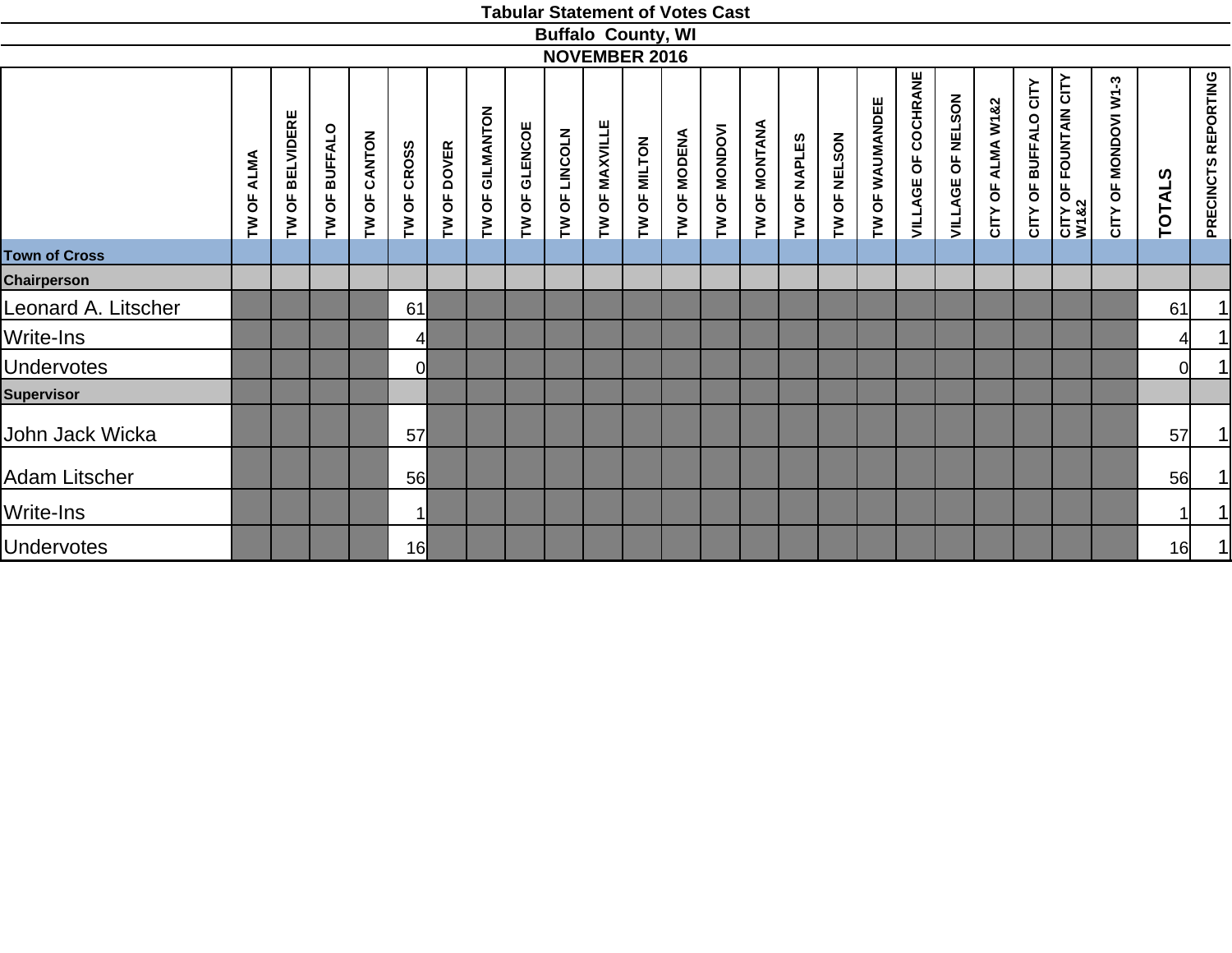|                           |            |                 |               |              |                            |                 |               | <b>Buffalo County, WI</b> | <b>NOVEMBER 2016</b> |              |              |               |               |              |              |                 |                            |                   |                   |                      |                               |                      |                |                     |
|---------------------------|------------|-----------------|---------------|--------------|----------------------------|-----------------|---------------|---------------------------|----------------------|--------------|--------------|---------------|---------------|--------------|--------------|-----------------|----------------------------|-------------------|-------------------|----------------------|-------------------------------|----------------------|----------------|---------------------|
|                           | TW OF ALMA | TW OF BELVIDERE | TW OF BUFFALO | TW OF CANTON | TW OF CROSS<br>TW OF DOVER | TW OF GILMANTON | TW OF GLENCOE | TW OF LINCOLN             | TW OF MAXVILLE       | TW OF MILTON | TW OF MODENA | TW OF MONDOVI | TW OF MONTANA | TW OF NAPLES | TW OF NELSON | TW OF WAUMANDEE | <b>VILLAGE OF COCHRANE</b> | VILLAGE OF NELSON | CITY OF ALMA W1&2 | CITY OF BUFFALO CITY | CITY OF FOUNTAIN CITY<br>W1&2 | CITY OF MONDOVI W1-3 | <b>TOTALS</b>  | PRECINCTS REPORTING |
| <b>Town of Dover</b>      |            |                 |               |              |                            |                 |               |                           |                      |              |              |               |               |              |              |                 |                            |                   |                   |                      |                               |                      |                |                     |
| Chairperson               |            |                 |               |              |                            |                 |               |                           |                      |              |              |               |               |              |              |                 |                            |                   |                   |                      |                               |                      |                |                     |
| Dean Hestekin             |            |                 |               |              | 98                         |                 |               |                           |                      |              |              |               |               |              |              |                 |                            |                   |                   |                      |                               |                      | 98             | 1                   |
| Write-Ins                 |            |                 |               |              | $\mathbf{1}$               |                 |               |                           |                      |              |              |               |               |              |              |                 |                            |                   |                   |                      |                               |                      | 1              | 1                   |
| Undervotes                |            |                 |               |              | $6 \mid$                   |                 |               |                           |                      |              |              |               |               |              |              |                 |                            |                   |                   |                      |                               |                      | 6              | 1                   |
| Supervisor 1              |            |                 |               |              |                            |                 |               |                           |                      |              |              |               |               |              |              |                 |                            |                   |                   |                      |                               |                      |                |                     |
| Gene Laehn                |            |                 |               |              | 99                         |                 |               |                           |                      |              |              |               |               |              |              |                 |                            |                   |                   |                      |                               |                      | 99             | $\overline{1}$      |
| Write-Ins                 |            |                 |               |              | $\overline{0}$             |                 |               |                           |                      |              |              |               |               |              |              |                 |                            |                   |                   |                      |                               |                      | $\overline{0}$ | 1                   |
| <b>Undervotes</b>         |            |                 |               |              | 6                          |                 |               |                           |                      |              |              |               |               |              |              |                 |                            |                   |                   |                      |                               |                      | 6              | 1                   |
| <b>Supervisor 2</b>       |            |                 |               |              |                            |                 |               |                           |                      |              |              |               |               |              |              |                 |                            |                   |                   |                      |                               |                      |                |                     |
| Jacob J. Bork             |            |                 |               |              | 19                         |                 |               |                           |                      |              |              |               |               |              |              |                 |                            |                   |                   |                      |                               |                      | 19             | $\overline{1}$      |
| Stephen M. Nelson         |            |                 |               |              | 85                         |                 |               |                           |                      |              |              |               |               |              |              |                 |                            |                   |                   |                      |                               |                      | 85             | 1                   |
| Write-Ins                 |            |                 |               |              | <sup>o</sup>               |                 |               |                           |                      |              |              |               |               |              |              |                 |                            |                   |                   |                      |                               |                      | $\overline{0}$ | 1                   |
| Undervotes                |            |                 |               |              | 1                          |                 |               |                           |                      |              |              |               |               |              |              |                 |                            |                   |                   |                      |                               |                      | 11             | 1                   |
| <b>Clerk</b>              |            |                 |               |              |                            |                 |               |                           |                      |              |              |               |               |              |              |                 |                            |                   |                   |                      |                               |                      |                |                     |
| Jennifer Severson         |            |                 |               |              | 100                        |                 |               |                           |                      |              |              |               |               |              |              |                 |                            |                   |                   |                      |                               |                      | 100            | $\overline{1}$      |
| Write-Ins                 |            |                 |               |              | 0                          |                 |               |                           |                      |              |              |               |               |              |              |                 |                            |                   |                   |                      |                               |                      | 0              | $\overline{1}$      |
| Undervotes                |            |                 |               |              | 5                          |                 |               |                           |                      |              |              |               |               |              |              |                 |                            |                   |                   |                      |                               |                      | 5 <sub>l</sub> | 1                   |
| <b>Treasurer</b>          |            |                 |               |              |                            |                 |               |                           |                      |              |              |               |               |              |              |                 |                            |                   |                   |                      |                               |                      |                |                     |
| <b>Rosemary O'Connell</b> |            |                 |               |              | 99                         |                 |               |                           |                      |              |              |               |               |              |              |                 |                            |                   |                   |                      |                               |                      | 99             | 1                   |
| Write-Ins                 |            |                 |               |              | 0                          |                 |               |                           |                      |              |              |               |               |              |              |                 |                            |                   |                   |                      |                               |                      | $\overline{0}$ | 1                   |
| <b>Undervotes</b>         |            |                 |               |              | $6 \overline{6}$           |                 |               |                           |                      |              |              |               |               |              |              |                 |                            |                   |                   |                      |                               |                      | 6l             | 1                   |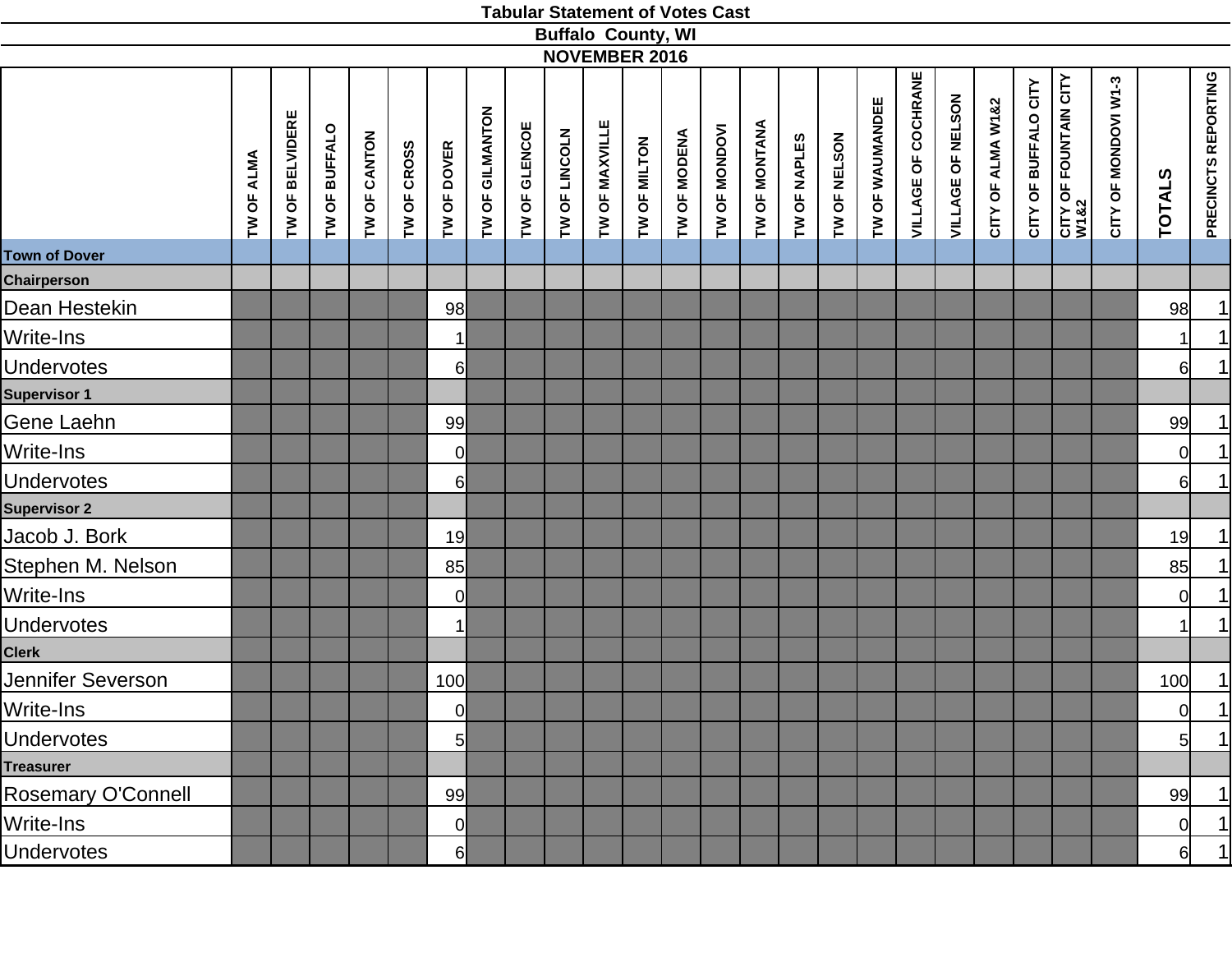|                                                |            |                 |               |              |             |             |                 |               |               |                | <b>Buffalo County, WI</b> |              |               |               |              |              |                 |                            |                   |                   |                      |                                           |                      |                |                            |
|------------------------------------------------|------------|-----------------|---------------|--------------|-------------|-------------|-----------------|---------------|---------------|----------------|---------------------------|--------------|---------------|---------------|--------------|--------------|-----------------|----------------------------|-------------------|-------------------|----------------------|-------------------------------------------|----------------------|----------------|----------------------------|
|                                                |            |                 |               |              |             |             |                 |               |               |                | <b>NOVEMBER 2016</b>      |              |               |               |              |              |                 |                            |                   |                   |                      |                                           |                      |                |                            |
|                                                | TW OF ALMA | TW OF BELVIDERE | TW OF BUFFALO | TW OF CANTON | TW OF CROSS | TW OF DOVER | TW OF GILMANTON | TW OF GLENCOE | TW OF LINCOLN | TW OF MAXVILLE | TW OF MILTON              | TW OF MODENA | TW OF MONDOVI | TW OF MONTANA | TW OF NAPLES | TW OF NELSON | TW OF WAUMANDEE | <b>VILLAGE OF COCHRANE</b> | VILLAGE OF NELSON | CITY OF ALMA W1&2 | CITY OF BUFFALO CITY | <b>CITY OF FOUNTAIN CITY<br/>W1&amp;2</b> | CITY OF MONDOVI W1-3 | <b>TOTALS</b>  | <b>PRECINCTS REPORTING</b> |
| <b>Town of Gilmanton</b><br><b>Chairperson</b> |            |                 |               |              |             |             |                 |               |               |                |                           |              |               |               |              |              |                 |                            |                   |                   |                      |                                           |                      |                |                            |
| <b>Marvin Meier</b>                            |            |                 |               |              |             |             | 67              |               |               |                |                           |              |               |               |              |              |                 |                            |                   |                   |                      |                                           |                      | 67             | 1                          |
| Write-Ins                                      |            |                 |               |              |             |             | $\mathbf 0$     |               |               |                |                           |              |               |               |              |              |                 |                            |                   |                   |                      |                                           |                      | <sub>0</sub>   | 1                          |
| <b>Undervotes</b>                              |            |                 |               |              |             |             | 8               |               |               |                |                           |              |               |               |              |              |                 |                            |                   |                   |                      |                                           |                      | 8              | 1                          |
| <b>Supervisor 1</b>                            |            |                 |               |              |             |             |                 |               |               |                |                           |              |               |               |              |              |                 |                            |                   |                   |                      |                                           |                      |                |                            |
| <b>Jamey Davis</b>                             |            |                 |               |              |             |             | 65              |               |               |                |                           |              |               |               |              |              |                 |                            |                   |                   |                      |                                           |                      | 65             | 1                          |
| Write-Ins                                      |            |                 |               |              |             |             | $\overline{c}$  |               |               |                |                           |              |               |               |              |              |                 |                            |                   |                   |                      |                                           |                      | $\overline{2}$ | $\vert$                    |
| <b>Undervotes</b>                              |            |                 |               |              |             |             | 8               |               |               |                |                           |              |               |               |              |              |                 |                            |                   |                   |                      |                                           |                      | 8 <sup>1</sup> | 1                          |
| <b>Supervisor 2</b>                            |            |                 |               |              |             |             |                 |               |               |                |                           |              |               |               |              |              |                 |                            |                   |                   |                      |                                           |                      |                |                            |
| Write-Ins                                      |            |                 |               |              |             |             | 58              |               |               |                |                           |              |               |               |              |              |                 |                            |                   |                   |                      |                                           |                      | 58             | 1                          |
| <b>Undervotes</b>                              |            |                 |               |              |             |             | 17              |               |               |                |                           |              |               |               |              |              |                 |                            |                   |                   |                      |                                           |                      | 17             | 1                          |
| <b>Clerk</b>                                   |            |                 |               |              |             |             |                 |               |               |                |                           |              |               |               |              |              |                 |                            |                   |                   |                      |                                           |                      |                |                            |
| Jessica Lisowski                               |            |                 |               |              |             |             | 70              |               |               |                |                           |              |               |               |              |              |                 |                            |                   |                   |                      |                                           |                      | 70             | $\vert$                    |
| Write-Ins                                      |            |                 |               |              |             |             | $\overline{0}$  |               |               |                |                           |              |               |               |              |              |                 |                            |                   |                   |                      |                                           |                      | <sub>0</sub>   | 1                          |
| <b>Undervotes</b>                              |            |                 |               |              |             |             | 5               |               |               |                |                           |              |               |               |              |              |                 |                            |                   |                   |                      |                                           |                      | 5 <sup>1</sup> | 1                          |
| <b>Treasurer</b>                               |            |                 |               |              |             |             |                 |               |               |                |                           |              |               |               |              |              |                 |                            |                   |                   |                      |                                           |                      |                |                            |
| Connie Loesel                                  |            |                 |               |              |             |             | 64              |               |               |                |                           |              |               |               |              |              |                 |                            |                   |                   |                      |                                           |                      | 64             | $\vert$                    |
| Write-Ins                                      |            |                 |               |              |             |             | $\overline{0}$  |               |               |                |                           |              |               |               |              |              |                 |                            |                   |                   |                      |                                           |                      | <sub>0</sub>   | $\overline{1}$             |
| <b>Undervotes</b>                              |            |                 |               |              |             |             | 11              |               |               |                |                           |              |               |               |              |              |                 |                            |                   |                   |                      |                                           |                      | 11             | $\vert$                    |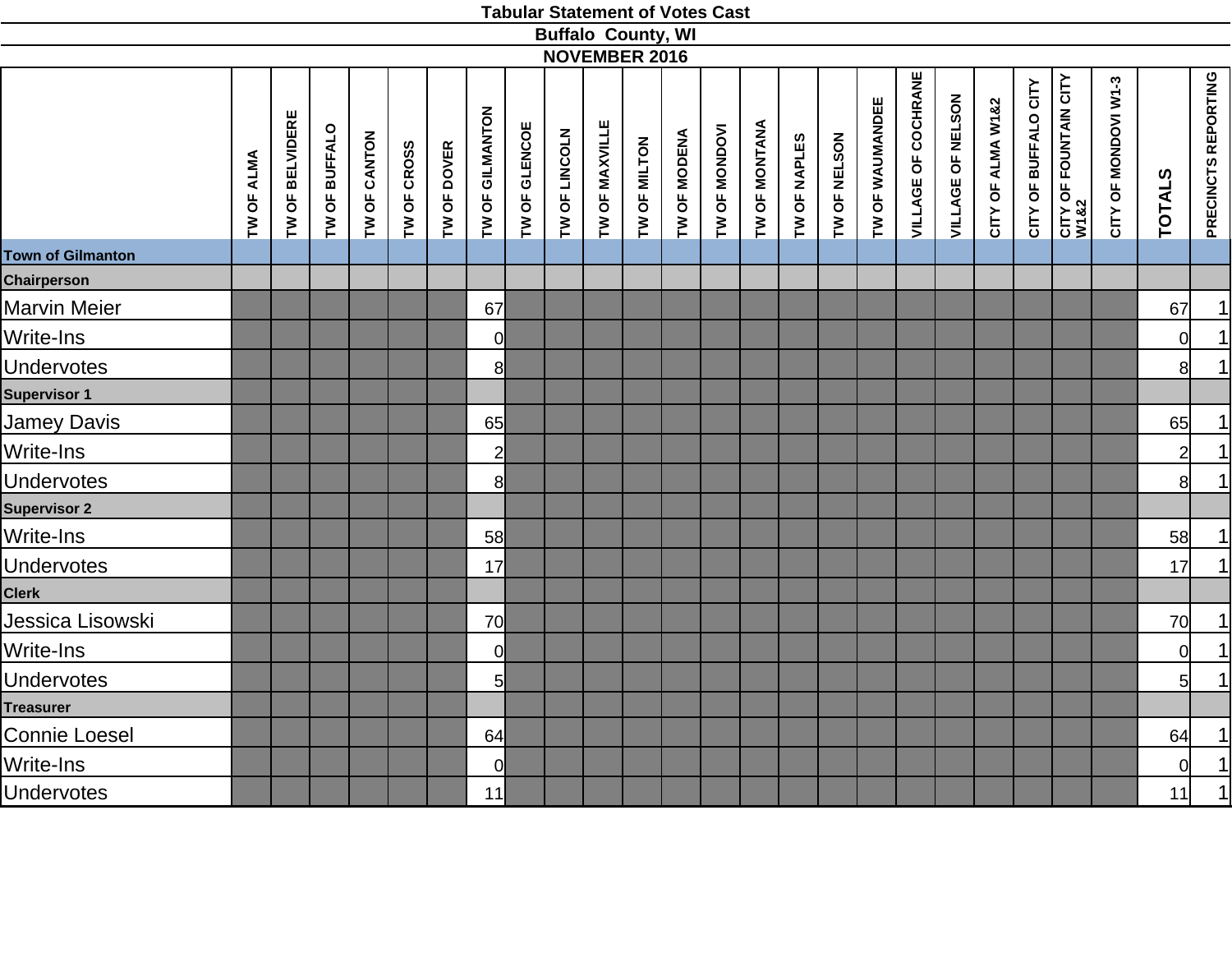|                        |            |                 |               |              |                            |                 |                |               | <b>Buffalo County, WI</b>      |              |               |                      |              |              |                 |                            |                   |                   |                      |                                      |                      |                |                     |
|------------------------|------------|-----------------|---------------|--------------|----------------------------|-----------------|----------------|---------------|--------------------------------|--------------|---------------|----------------------|--------------|--------------|-----------------|----------------------------|-------------------|-------------------|----------------------|--------------------------------------|----------------------|----------------|---------------------|
|                        |            |                 |               |              |                            |                 |                |               | <b>NOVEMBER 2016</b>           |              |               |                      |              |              |                 |                            |                   |                   |                      |                                      |                      |                |                     |
|                        | TW OF ALMA | TW OF BELVIDERE | TW OF BUFFALO | TW OF CANTON | TW OF CROSS<br>TW OF DOVER | TW OF GILMANTON | TW OF GLENCOE  | TW OF LINCOLN | TW OF MAXVILLE<br>TW OF MILTON | TW OF MODENA | TW OF MONDOVI | <b>TW OF MONTANA</b> | TW OF NAPLES | TW OF NELSON | TW OF WAUMANDEE | <b>VILLAGE OF COCHRANE</b> | VILLAGE OF NELSON | CITY OF ALMA W1&2 | CITY OF BUFFALO CITY | <b>CITY OF FOUNTAIN CITY</b><br>W1&2 | CITY OF MONDOVI W1-3 | <b>TOTALS</b>  | PRECINCTS REPORTING |
| <b>Town of Glencoe</b> |            |                 |               |              |                            |                 |                |               |                                |              |               |                      |              |              |                 |                            |                   |                   |                      |                                      |                      |                |                     |
| <b>Chairperson</b>     |            |                 |               |              |                            |                 |                |               |                                |              |               |                      |              |              |                 |                            |                   |                   |                      |                                      |                      |                |                     |
| Cletus N Foegen        |            |                 |               |              |                            |                 | 83             |               |                                |              |               |                      |              |              |                 |                            |                   |                   |                      |                                      |                      | 83             | $\overline{1}$      |
| Write-Ins              |            |                 |               |              |                            |                 | 0              |               |                                |              |               |                      |              |              |                 |                            |                   |                   |                      |                                      |                      | 0              | $\overline{1}$      |
| <b>Undervotes</b>      |            |                 |               |              |                            |                 | 4              |               |                                |              |               |                      |              |              |                 |                            |                   |                   |                      |                                      |                      | 41             | $\overline{1}$      |
| Supervisor 1           |            |                 |               |              |                            |                 |                |               |                                |              |               |                      |              |              |                 |                            |                   |                   |                      |                                      |                      |                |                     |
| Gary A Pronschinske    |            |                 |               |              |                            |                 | 76             |               |                                |              |               |                      |              |              |                 |                            |                   |                   |                      |                                      |                      | 76             |                     |
| Write-Ins              |            |                 |               |              |                            |                 | $\overline{0}$ |               |                                |              |               |                      |              |              |                 |                            |                   |                   |                      |                                      |                      | $\overline{0}$ | $\frac{1}{1}$       |
| <b>Undervotes</b>      |            |                 |               |              |                            |                 | 11             |               |                                |              |               |                      |              |              |                 |                            |                   |                   |                      |                                      |                      | 11             |                     |
| <b>Supervisor 2</b>    |            |                 |               |              |                            |                 |                |               |                                |              |               |                      |              |              |                 |                            |                   |                   |                      |                                      |                      |                |                     |
| Terry J Sobotta        |            |                 |               |              |                            |                 | 83             |               |                                |              |               |                      |              |              |                 |                            |                   |                   |                      |                                      |                      | 83             | $\overline{1}$      |
| Write-Ins              |            |                 |               |              |                            |                 | 0              |               |                                |              |               |                      |              |              |                 |                            |                   |                   |                      |                                      |                      | $\overline{0}$ | $\frac{1}{1}$       |
| <b>Undervotes</b>      |            |                 |               |              |                            |                 | $\overline{4}$ |               |                                |              |               |                      |              |              |                 |                            |                   |                   |                      |                                      |                      | 41             |                     |
| Clerk                  |            |                 |               |              |                            |                 |                |               |                                |              |               |                      |              |              |                 |                            |                   |                   |                      |                                      |                      |                |                     |
| Anne Cornish           |            |                 |               |              |                            |                 | 83             |               |                                |              |               |                      |              |              |                 |                            |                   |                   |                      |                                      |                      | 83             | $\frac{1}{1}$       |
| Write-Ins              |            |                 |               |              |                            |                 | $\overline{0}$ |               |                                |              |               |                      |              |              |                 |                            |                   |                   |                      |                                      |                      | <sup>ol</sup>  |                     |
| <b>Undervotes</b>      |            |                 |               |              |                            |                 | $\overline{4}$ |               |                                |              |               |                      |              |              |                 |                            |                   |                   |                      |                                      |                      | $\overline{4}$ | $\overline{1}$      |
| Treasurer              |            |                 |               |              |                            |                 |                |               |                                |              |               |                      |              |              |                 |                            |                   |                   |                      |                                      |                      |                |                     |
| Kathleen A Korrison    |            |                 |               |              |                            |                 | 83             |               |                                |              |               |                      |              |              |                 |                            |                   |                   |                      |                                      |                      | 83             |                     |
| Write-Ins              |            |                 |               |              |                            |                 | 0              |               |                                |              |               |                      |              |              |                 |                            |                   |                   |                      |                                      |                      | <sup>o</sup>   | $\frac{1}{1}$       |
| <b>Undervotes</b>      |            |                 |               |              |                            |                 | $\mathbf{A}$   |               |                                |              |               |                      |              |              |                 |                            |                   |                   |                      |                                      |                      | 4              |                     |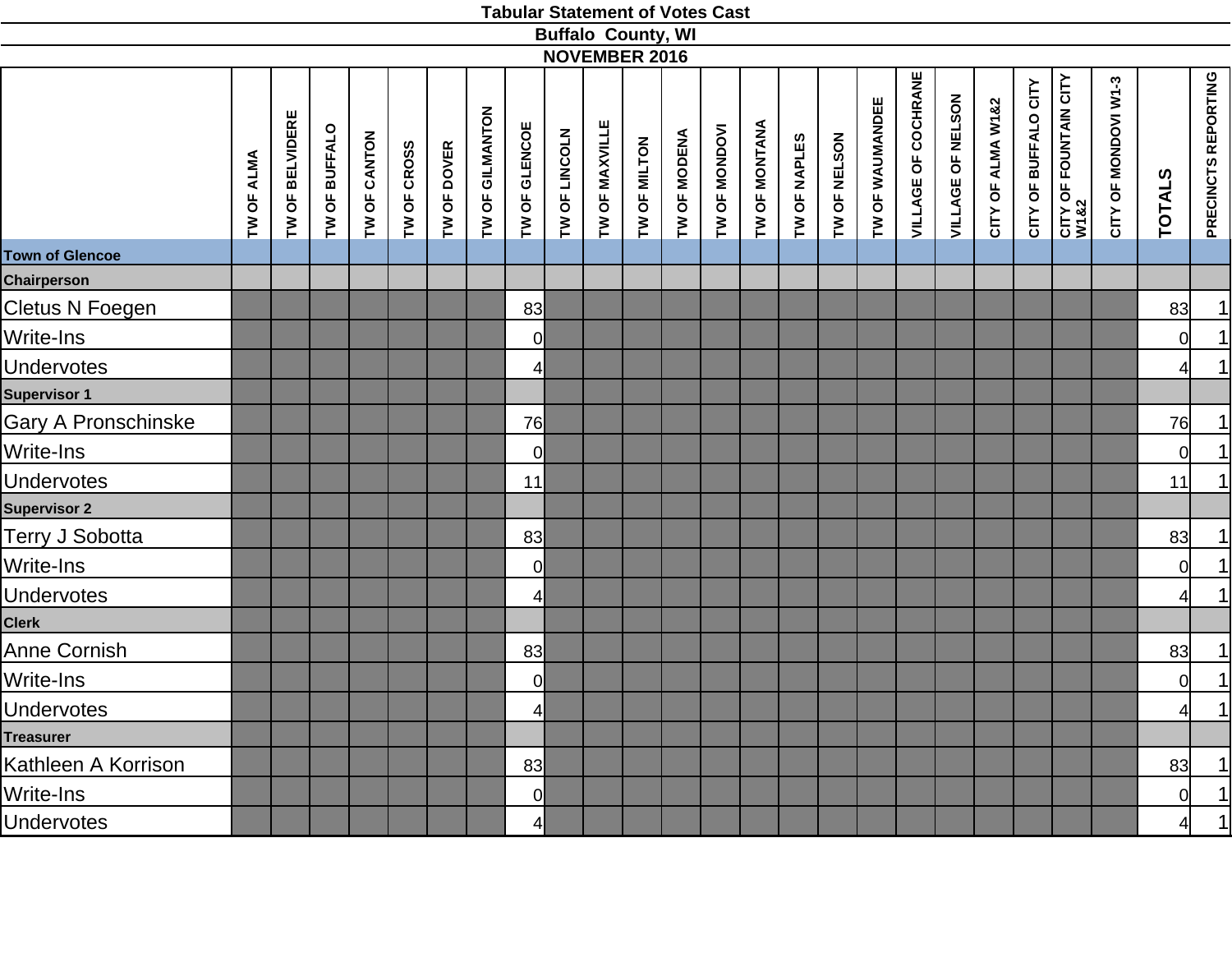|                        |            |                 |               |              |                            |                 |               | <b>Buffalo County, WI</b><br><b>NOVEMBER 2016</b> |                                |              |               |                      |              |              |                 |                            |                   |                   |                      |                               |                      |                |                     |
|------------------------|------------|-----------------|---------------|--------------|----------------------------|-----------------|---------------|---------------------------------------------------|--------------------------------|--------------|---------------|----------------------|--------------|--------------|-----------------|----------------------------|-------------------|-------------------|----------------------|-------------------------------|----------------------|----------------|---------------------|
|                        |            |                 |               |              |                            |                 |               |                                                   |                                |              |               |                      |              |              |                 |                            |                   |                   |                      |                               |                      |                |                     |
|                        | TW OF ALMA | TW OF BELVIDERE | TW OF BUFFALO | TW OF CANTON | TW OF CROSS<br>TW OF DOVER | TW OF GILMANTON | TW OF GLENCOE | TW OF LINCOLN                                     | TW OF MAXVILLE<br>TW OF MILTON | TW OF MODENA | TW OF MONDOVI | <b>TW OF MONTANA</b> | TW OF NAPLES | TW OF NELSON | TW OF WAUMANDEE | <b>VILLAGE OF COCHRANE</b> | VILLAGE OF NELSON | CITY OF ALMA W1&2 | CITY OF BUFFALO CITY | CITY OF FOUNTAIN CITY<br>W1&2 | CITY OF MONDOVI W1-3 | <b>TOTALS</b>  | PRECINCTS REPORTING |
| <b>Town of Lincoln</b> |            |                 |               |              |                            |                 |               |                                                   |                                |              |               |                      |              |              |                 |                            |                   |                   |                      |                               |                      |                |                     |
| Chairperson            |            |                 |               |              |                            |                 |               |                                                   |                                |              |               |                      |              |              |                 |                            |                   |                   |                      |                               |                      |                |                     |
| <b>Ray Secrist</b>     |            |                 |               |              |                            |                 |               | 49                                                |                                |              |               |                      |              |              |                 |                            |                   |                   |                      |                               |                      | 49             | $\overline{1}$      |
| Write-Ins              |            |                 |               |              |                            |                 |               | $\overline{0}$                                    |                                |              |               |                      |              |              |                 |                            |                   |                   |                      |                               |                      | 0              | 1                   |
| <b>Undervotes</b>      |            |                 |               |              |                            |                 |               | $\overline{4}$                                    |                                |              |               |                      |              |              |                 |                            |                   |                   |                      |                               |                      | 4              | 1                   |
| Supervisor 1           |            |                 |               |              |                            |                 |               |                                                   |                                |              |               |                      |              |              |                 |                            |                   |                   |                      |                               |                      |                |                     |
| <b>Clint Engstrand</b> |            |                 |               |              |                            |                 |               | 50                                                |                                |              |               |                      |              |              |                 |                            |                   |                   |                      |                               |                      | 50             | 1                   |
| Write-Ins              |            |                 |               |              |                            |                 |               | $\overline{0}$                                    |                                |              |               |                      |              |              |                 |                            |                   |                   |                      |                               |                      | $\overline{0}$ | $\overline{1}$      |
| <b>Undervotes</b>      |            |                 |               |              |                            |                 |               | 3                                                 |                                |              |               |                      |              |              |                 |                            |                   |                   |                      |                               |                      | 3              | 1                   |
| <b>Supervisor 2</b>    |            |                 |               |              |                            |                 |               |                                                   |                                |              |               |                      |              |              |                 |                            |                   |                   |                      |                               |                      |                |                     |
| <b>Bruce Auseth</b>    |            |                 |               |              |                            |                 |               | 50                                                |                                |              |               |                      |              |              |                 |                            |                   |                   |                      |                               |                      | 50             | 1                   |
| Write-Ins              |            |                 |               |              |                            |                 |               | $\overline{2}$                                    |                                |              |               |                      |              |              |                 |                            |                   |                   |                      |                               |                      | $2\vert$       | $\overline{1}$      |
| <b>Undervotes</b>      |            |                 |               |              |                            |                 |               | $\mathbf{1}$                                      |                                |              |               |                      |              |              |                 |                            |                   |                   |                      |                               |                      | 1              | 1                   |
| Clerk                  |            |                 |               |              |                            |                 |               |                                                   |                                |              |               |                      |              |              |                 |                            |                   |                   |                      |                               |                      |                |                     |
| Carolyn Thomsen        |            |                 |               |              |                            |                 |               | 52                                                |                                |              |               |                      |              |              |                 |                            |                   |                   |                      |                               |                      | 52             | $\overline{1}$      |
| Write-Ins              |            |                 |               |              |                            |                 |               | $\overline{0}$                                    |                                |              |               |                      |              |              |                 |                            |                   |                   |                      |                               |                      | $\overline{0}$ | 1                   |
| <b>Undervotes</b>      |            |                 |               |              |                            |                 |               | $\mathbf{1}$                                      |                                |              |               |                      |              |              |                 |                            |                   |                   |                      |                               |                      | $\mathbf{1}$   | 1                   |
| Treasurer              |            |                 |               |              |                            |                 |               |                                                   |                                |              |               |                      |              |              |                 |                            |                   |                   |                      |                               |                      |                |                     |
| Kathy Schultz          |            |                 |               |              |                            |                 |               | 52                                                |                                |              |               |                      |              |              |                 |                            |                   |                   |                      |                               |                      | 52             | 1                   |
| Write-Ins              |            |                 |               |              |                            |                 |               | 0                                                 |                                |              |               |                      |              |              |                 |                            |                   |                   |                      |                               |                      | $\overline{0}$ | $\frac{1}{1}$       |
| <b>Undervotes</b>      |            |                 |               |              |                            |                 |               | 1 <sup>1</sup>                                    |                                |              |               |                      |              |              |                 |                            |                   |                   |                      |                               |                      | 1              |                     |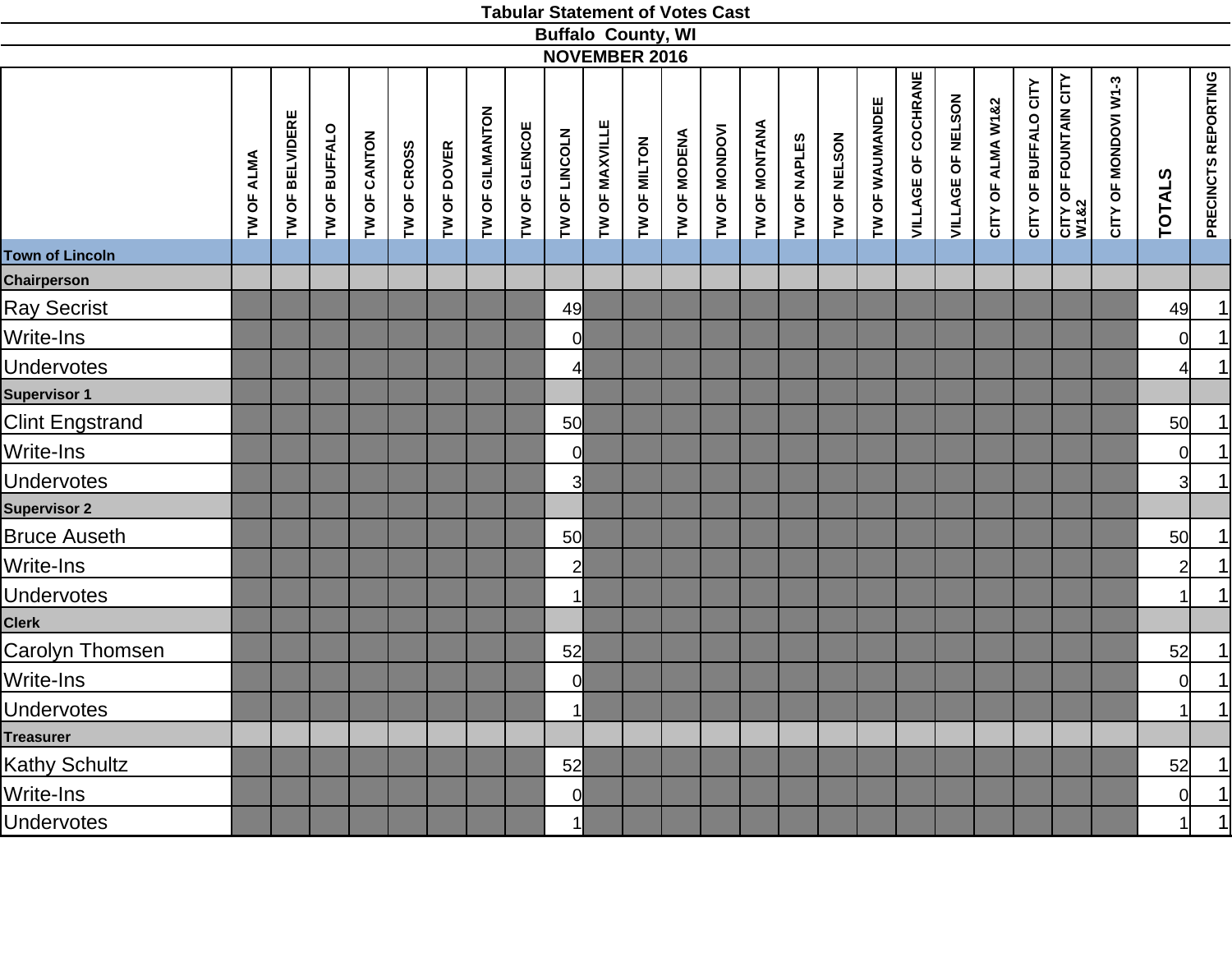|                         |            |                 |               |              |             |             |                 |               |               | <b>Buffalo County, WI</b><br><b>NOVEMBER 2016</b> |                                |              |               |                      |              |              |                 |                            |                   |                   |                      |                                      |                      |                      |                         |
|-------------------------|------------|-----------------|---------------|--------------|-------------|-------------|-----------------|---------------|---------------|---------------------------------------------------|--------------------------------|--------------|---------------|----------------------|--------------|--------------|-----------------|----------------------------|-------------------|-------------------|----------------------|--------------------------------------|----------------------|----------------------|-------------------------|
|                         |            |                 |               |              |             |             |                 |               |               |                                                   |                                |              |               |                      |              |              |                 |                            |                   |                   |                      |                                      |                      |                      |                         |
|                         | TW OF ALMA | TW OF BELVIDERE | TW OF BUFFALO | TW OF CANTON | TW OF CROSS | TW OF DOVER | TW OF GILMANTON | TW OF GLENCOE | TW OF LINCOLN |                                                   | TW OF MAXVILLE<br>TW OF MILTON | TW OF MODENA | TW OF MONDOVI | <b>TW OF MONTANA</b> | TW OF NAPLES | TW OF NELSON | TW OF WAUMANDEE | <b>VILLAGE OF COCHRANE</b> | VILLAGE OF NELSON | CITY OF ALMA W1&2 | CITY OF BUFFALO CITY | <b>CITY OF FOUNTAIN CITY</b><br>W1&2 | CITY OF MONDOVI W1-3 | <b>TOTALS</b>        | PRECINCTS REPORTING     |
| <b>Town of Maxville</b> |            |                 |               |              |             |             |                 |               |               |                                                   |                                |              |               |                      |              |              |                 |                            |                   |                   |                      |                                      |                      |                      |                         |
| Chairperson             |            |                 |               |              |             |             |                 |               |               |                                                   |                                |              |               |                      |              |              |                 |                            |                   |                   |                      |                                      |                      |                      |                         |
| Herb Pelke              |            |                 |               |              |             |             |                 |               |               | 31                                                |                                |              |               |                      |              |              |                 |                            |                   |                   |                      |                                      |                      | 31                   | $\overline{1}$          |
| Write-Ins               |            |                 |               |              |             |             |                 |               |               | 0                                                 |                                |              |               |                      |              |              |                 |                            |                   |                   |                      |                                      |                      | 0                    | $\overline{\mathbf{1}}$ |
| <b>Undervotes</b>       |            |                 |               |              |             |             |                 |               |               | 4                                                 |                                |              |               |                      |              |              |                 |                            |                   |                   |                      |                                      |                      | 41                   | $\overline{1}$          |
| Supervisor 1            |            |                 |               |              |             |             |                 |               |               |                                                   |                                |              |               |                      |              |              |                 |                            |                   |                   |                      |                                      |                      |                      |                         |
| Charlie Sobottka        |            |                 |               |              |             |             |                 |               |               | 34                                                |                                |              |               |                      |              |              |                 |                            |                   |                   |                      |                                      |                      | 34                   |                         |
| Write-Ins               |            |                 |               |              |             |             |                 |               |               | $\mathsf{O}$                                      |                                |              |               |                      |              |              |                 |                            |                   |                   |                      |                                      |                      | <sub>0</sub>         | $\frac{1}{1}$           |
| <b>Undervotes</b>       |            |                 |               |              |             |             |                 |               |               | $\mathbf{1}$                                      |                                |              |               |                      |              |              |                 |                            |                   |                   |                      |                                      |                      | $\mathbf{1}$         | 1                       |
| <b>Supervisor 2</b>     |            |                 |               |              |             |             |                 |               |               |                                                   |                                |              |               |                      |              |              |                 |                            |                   |                   |                      |                                      |                      |                      |                         |
| Allen Carothers         |            |                 |               |              |             |             |                 |               |               | 34                                                |                                |              |               |                      |              |              |                 |                            |                   |                   |                      |                                      |                      | 34                   |                         |
| Write-Ins               |            |                 |               |              |             |             |                 |               |               | $\mathsf{O}$                                      |                                |              |               |                      |              |              |                 |                            |                   |                   |                      |                                      |                      | $\overline{0}$       | $\frac{1}{1}$           |
| <b>Undervotes</b>       |            |                 |               |              |             |             |                 |               |               | $\mathbf{1}$                                      |                                |              |               |                      |              |              |                 |                            |                   |                   |                      |                                      |                      | $\mathbf{1}$         |                         |
| <b>Clerk</b>            |            |                 |               |              |             |             |                 |               |               |                                                   |                                |              |               |                      |              |              |                 |                            |                   |                   |                      |                                      |                      |                      |                         |
| <b>Barb Traun</b>       |            |                 |               |              |             |             |                 |               |               | 34                                                |                                |              |               |                      |              |              |                 |                            |                   |                   |                      |                                      |                      | 34                   |                         |
| Write-Ins               |            |                 |               |              |             |             |                 |               |               | $\mathsf{O}$                                      |                                |              |               |                      |              |              |                 |                            |                   |                   |                      |                                      |                      | <sub>0</sub>         | $\frac{1}{1}$           |
| <b>Undervotes</b>       |            |                 |               |              |             |             |                 |               |               | $\mathbf{1}$                                      |                                |              |               |                      |              |              |                 |                            |                   |                   |                      |                                      |                      | $\blacktriangleleft$ | $\overline{1}$          |
| Treasurer               |            |                 |               |              |             |             |                 |               |               |                                                   |                                |              |               |                      |              |              |                 |                            |                   |                   |                      |                                      |                      |                      |                         |
| Jill Kralewski          |            |                 |               |              |             |             |                 |               |               | 30                                                |                                |              |               |                      |              |              |                 |                            |                   |                   |                      |                                      |                      | 30 <sup>l</sup>      |                         |
| Write-Ins               |            |                 |               |              |             |             |                 |               |               | $\overline{0}$                                    |                                |              |               |                      |              |              |                 |                            |                   |                   |                      |                                      |                      | <sup>o</sup>         | $\frac{1}{1}$           |
| <b>Undervotes</b>       |            |                 |               |              |             |             |                 |               |               | 5 <sup>1</sup>                                    |                                |              |               |                      |              |              |                 |                            |                   |                   |                      |                                      |                      | 5                    |                         |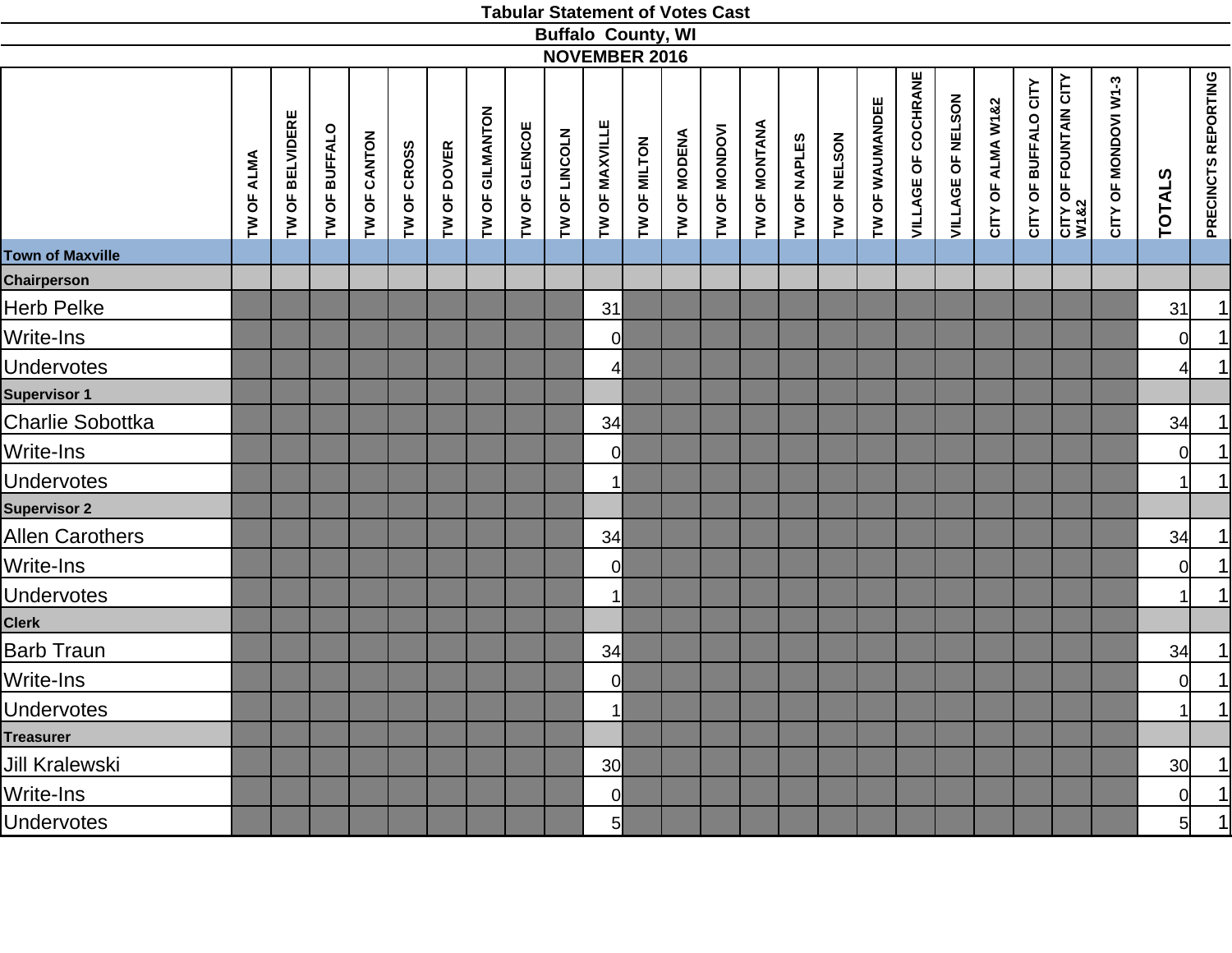|                        |                      |                 |                      |              |             |             |                 |               |               |                | <b>Buffalo County, WI</b> |              |               |               |              |              |                 |                            |                   |                   |                      |                                           |                      |               |                            |
|------------------------|----------------------|-----------------|----------------------|--------------|-------------|-------------|-----------------|---------------|---------------|----------------|---------------------------|--------------|---------------|---------------|--------------|--------------|-----------------|----------------------------|-------------------|-------------------|----------------------|-------------------------------------------|----------------------|---------------|----------------------------|
|                        |                      |                 |                      |              |             |             |                 |               |               |                | <b>NOVEMBER 2016</b>      |              |               |               |              |              |                 |                            |                   |                   |                      |                                           |                      |               |                            |
|                        | <b>ALMA</b><br>TW OF | TW OF BELVIDERE | <b>TW OF BUFFALO</b> | TW OF CANTON | TW OF CROSS | TW OF DOVER | TW OF GILMANTON | TW OF GLENCOE | TW OF LINCOLN | TW OF MAXVILLE | TW OF MILTON              | TW OF MODENA | TW OF MONDOVI | TW OF MONTANA | TW OF NAPLES | TW OF NELSON | TW OF WAUMANDEE | <b>VILLAGE OF COCHRANE</b> | VILLAGE OF NELSON | CITY OF ALMA W1&2 | CITY OF BUFFALO CITY | <b>CITY OF FOUNTAIN CITY<br/>W1&amp;2</b> | CITY OF MONDOVI W1-3 | <b>TOTALS</b> | <b>PRECINCTS REPORTING</b> |
| <b>Town of Milton</b>  |                      |                 |                      |              |             |             |                 |               |               |                |                           |              |               |               |              |              |                 |                            |                   |                   |                      |                                           |                      |               |                            |
| <b>Chairperson</b>     |                      |                 |                      |              |             |             |                 |               |               |                |                           |              |               |               |              |              |                 |                            |                   |                   |                      |                                           |                      |               |                            |
| <b>Bob Platteter</b>   |                      |                 |                      |              |             |             |                 |               |               |                | 105                       |              |               |               |              |              |                 |                            |                   |                   |                      |                                           |                      | 105           | 1                          |
| Write-Ins              |                      |                 |                      |              |             |             |                 |               |               |                | $\overline{0}$            |              |               |               |              |              |                 |                            |                   |                   |                      |                                           |                      | 0             | $\vert$                    |
| <b>Undervotes</b>      |                      |                 |                      |              |             |             |                 |               |               |                | 13                        |              |               |               |              |              |                 |                            |                   |                   |                      |                                           |                      | 13            | 1                          |
| <b>Supervisor</b>      |                      |                 |                      |              |             |             |                 |               |               |                |                           |              |               |               |              |              |                 |                            |                   |                   |                      |                                           |                      |               |                            |
| Eugene Bagniewski, Jr. |                      |                 |                      |              |             |             |                 |               |               |                | 96                        |              |               |               |              |              |                 |                            |                   |                   |                      |                                           |                      | 96            | $\vert$                    |
| <b>Ben Adank</b>       |                      |                 |                      |              |             |             |                 |               |               |                | 84                        |              |               |               |              |              |                 |                            |                   |                   |                      |                                           |                      | 84            | $\frac{1}{1}$              |
| Write-Ins              |                      |                 |                      |              |             |             |                 |               |               |                | $\mathbf 0$               |              |               |               |              |              |                 |                            |                   |                   |                      |                                           |                      | 0l            |                            |
| <b>Undervotes</b>      |                      |                 |                      |              |             |             |                 |               |               |                | 56                        |              |               |               |              |              |                 |                            |                   |                   |                      |                                           |                      | 56            | 1                          |
| <b>Clerk</b>           |                      |                 |                      |              |             |             |                 |               |               |                |                           |              |               |               |              |              |                 |                            |                   |                   |                      |                                           |                      |               |                            |
| Kalene Engel           |                      |                 |                      |              |             |             |                 |               |               |                | 106                       |              |               |               |              |              |                 |                            |                   |                   |                      |                                           |                      | 106           | 1                          |
| Write-Ins              |                      |                 |                      |              |             |             |                 |               |               |                | $\overline{0}$            |              |               |               |              |              |                 |                            |                   |                   |                      |                                           |                      | 0             | 1                          |
| <b>Undervotes</b>      |                      |                 |                      |              |             |             |                 |               |               |                | 12                        |              |               |               |              |              |                 |                            |                   |                   |                      |                                           |                      | 12            | 1                          |
| <b>Treasurer</b>       |                      |                 |                      |              |             |             |                 |               |               |                |                           |              |               |               |              |              |                 |                            |                   |                   |                      |                                           |                      |               |                            |
| Jane Baures            |                      |                 |                      |              |             |             |                 |               |               |                | 105                       |              |               |               |              |              |                 |                            |                   |                   |                      |                                           |                      | 105           | 1                          |
| Write-Ins              |                      |                 |                      |              |             |             |                 |               |               |                | $\overline{0}$            |              |               |               |              |              |                 |                            |                   |                   |                      |                                           |                      | <sub>0</sub>  | 1                          |
| <b>Undervotes</b>      |                      |                 |                      |              |             |             |                 |               |               |                | 13                        |              |               |               |              |              |                 |                            |                   |                   |                      |                                           |                      | 13            | 1                          |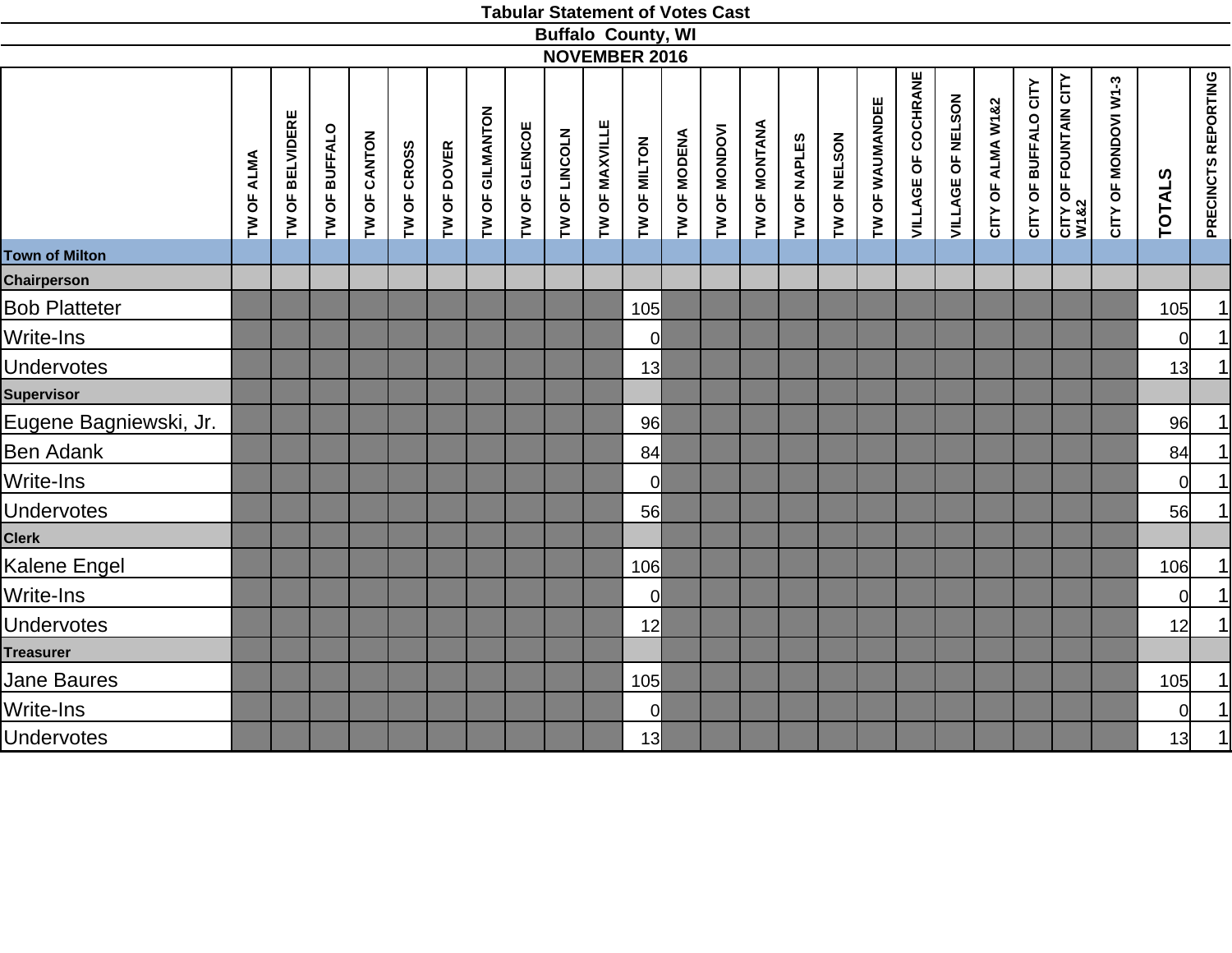|                        |            |                 |               |              |                            |                 |               |               | <b>Buffalo County, WI</b>      |                 |               |                      |              |              |                 |                            |                   |                   |                      |                                      |                      |                 |                     |
|------------------------|------------|-----------------|---------------|--------------|----------------------------|-----------------|---------------|---------------|--------------------------------|-----------------|---------------|----------------------|--------------|--------------|-----------------|----------------------------|-------------------|-------------------|----------------------|--------------------------------------|----------------------|-----------------|---------------------|
|                        |            |                 |               |              |                            |                 |               |               | <b>NOVEMBER 2016</b>           |                 |               |                      |              |              |                 |                            |                   |                   |                      |                                      |                      |                 |                     |
|                        | TW OF ALMA | TW OF BELVIDERE | TW OF BUFFALO | TW OF CANTON | TW OF CROSS<br>TW OF DOVER | TW OF GILMANTON | TW OF GLENCOE | TW OF LINCOLN | TW OF MAXVILLE<br>TW OF MILTON | TW OF MODENA    | TW OF MONDOVI | <b>TW OF MONTANA</b> | TW OF NAPLES | TW OF NELSON | TW OF WAUMANDEE | <b>VILLAGE OF COCHRANE</b> | VILLAGE OF NELSON | CITY OF ALMA W1&2 | CITY OF BUFFALO CITY | <b>CITY OF FOUNTAIN CITY</b><br>W1&2 | CITY OF MONDOVI W1-3 | <b>TOTALS</b>   | PRECINCTS REPORTING |
| Town of Modena         |            |                 |               |              |                            |                 |               |               |                                |                 |               |                      |              |              |                 |                            |                   |                   |                      |                                      |                      |                 |                     |
| <b>Chairperson</b>     |            |                 |               |              |                            |                 |               |               |                                |                 |               |                      |              |              |                 |                            |                   |                   |                      |                                      |                      |                 |                     |
| Dale D. Klopp          |            |                 |               |              |                            |                 |               |               |                                | 43              |               |                      |              |              |                 |                            |                   |                   |                      |                                      |                      | 43              | $\overline{1}$      |
| Write-Ins              |            |                 |               |              |                            |                 |               |               |                                | 0l              |               |                      |              |              |                 |                            |                   |                   |                      |                                      |                      | 0               | $\boxed{1}$         |
| <b>Undervotes</b>      |            |                 |               |              |                            |                 |               |               |                                | 7               |               |                      |              |              |                 |                            |                   |                   |                      |                                      |                      | $\overline{7}$  | 1                   |
| Supervisor 1           |            |                 |               |              |                            |                 |               |               |                                |                 |               |                      |              |              |                 |                            |                   |                   |                      |                                      |                      |                 |                     |
| Scott S. Hager         |            |                 |               |              |                            |                 |               |               |                                | 43              |               |                      |              |              |                 |                            |                   |                   |                      |                                      |                      | 43              |                     |
| Write-Ins              |            |                 |               |              |                            |                 |               |               |                                | $\overline{0}$  |               |                      |              |              |                 |                            |                   |                   |                      |                                      |                      | $\overline{0}$  | $\frac{1}{1}$       |
| <b>Undervotes</b>      |            |                 |               |              |                            |                 |               |               |                                | 7               |               |                      |              |              |                 |                            |                   |                   |                      |                                      |                      | $\overline{7}$  |                     |
| Supervisor 2           |            |                 |               |              |                            |                 |               |               |                                |                 |               |                      |              |              |                 |                            |                   |                   |                      |                                      |                      |                 |                     |
| David A. Bauer         |            |                 |               |              |                            |                 |               |               |                                | 40              |               |                      |              |              |                 |                            |                   |                   |                      |                                      |                      | 40              | $\overline{1}$      |
| Write-Ins              |            |                 |               |              |                            |                 |               |               |                                | 0l              |               |                      |              |              |                 |                            |                   |                   |                      |                                      |                      | $\overline{0}$  | $\overline{1}$      |
| <b>Undervotes</b>      |            |                 |               |              |                            |                 |               |               |                                | 10 <sup>1</sup> |               |                      |              |              |                 |                            |                   |                   |                      |                                      |                      | 10 <sup>1</sup> | $\overline{1}$      |
| Clerk                  |            |                 |               |              |                            |                 |               |               |                                |                 |               |                      |              |              |                 |                            |                   |                   |                      |                                      |                      |                 |                     |
| Karen E. Baader        |            |                 |               |              |                            |                 |               |               |                                | 46              |               |                      |              |              |                 |                            |                   |                   |                      |                                      |                      | 46              | $\frac{1}{1}$       |
| Write-Ins              |            |                 |               |              |                            |                 |               |               |                                | $\overline{0}$  |               |                      |              |              |                 |                            |                   |                   |                      |                                      |                      | 0               |                     |
| <b>Undervotes</b>      |            |                 |               |              |                            |                 |               |               |                                | $\overline{4}$  |               |                      |              |              |                 |                            |                   |                   |                      |                                      |                      | $\overline{4}$  | $\overline{1}$      |
| Treasurer              |            |                 |               |              |                            |                 |               |               |                                |                 |               |                      |              |              |                 |                            |                   |                   |                      |                                      |                      |                 |                     |
| Danielle L. Schalinske |            |                 |               |              |                            |                 |               |               |                                | 43              |               |                      |              |              |                 |                            |                   |                   |                      |                                      |                      | 43              |                     |
| Write-Ins              |            |                 |               |              |                            |                 |               |               |                                | $\overline{0}$  |               |                      |              |              |                 |                            |                   |                   |                      |                                      |                      | 0               | $\frac{1}{1}$       |
| Undervotes             |            |                 |               |              |                            |                 |               |               |                                | 7 <sup>1</sup>  |               |                      |              |              |                 |                            |                   |                   |                      |                                      |                      | $\overline{7}$  |                     |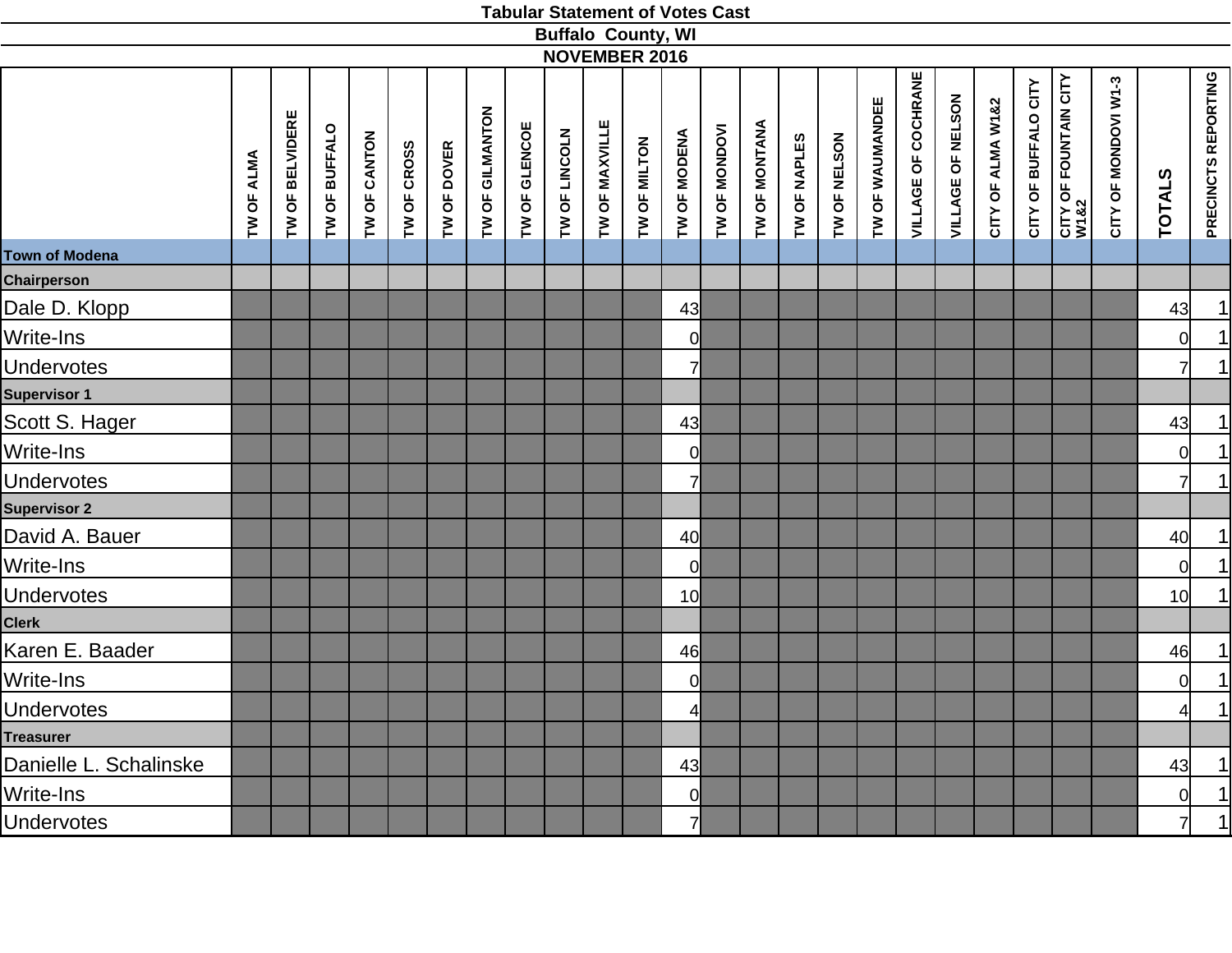|                          |            |                 |               |              |             |             |                 |               |               | <b>Buffalo County, WI</b> |                                |              |                         |                      |              |              |                 |                            |                   |                   |                      |                                           |                      |                 |                                       |
|--------------------------|------------|-----------------|---------------|--------------|-------------|-------------|-----------------|---------------|---------------|---------------------------|--------------------------------|--------------|-------------------------|----------------------|--------------|--------------|-----------------|----------------------------|-------------------|-------------------|----------------------|-------------------------------------------|----------------------|-----------------|---------------------------------------|
|                          |            |                 |               |              |             |             |                 |               |               | <b>NOVEMBER 2016</b>      |                                |              |                         |                      |              |              |                 |                            |                   |                   |                      |                                           |                      |                 |                                       |
|                          | TW OF ALMA | TW OF BELVIDERE | TW OF BUFFALO | TW OF CANTON | TW OF CROSS | TW OF DOVER | TW OF GILMANTON | TW OF GLENCOE | TW OF LINCOLN |                           | TW OF MAXVILLE<br>TW OF MILTON | TW OF MODENA | TW OF MONDOVI           | <b>TW OF MONTANA</b> | TW OF NAPLES | TW OF NELSON | TW OF WAUMANDEE | <b>VILLAGE OF COCHRANE</b> | VILLAGE OF NELSON | CITY OF ALMA W1&2 | CITY OF BUFFALO CITY | <b>CITY OF FOUNTAIN CITY<br/>W1&amp;2</b> | CITY OF MONDOVI W1-3 | <b>TOTALS</b>   | PRECINCTS REPORTING                   |
| <b>Town of Mondovi</b>   |            |                 |               |              |             |             |                 |               |               |                           |                                |              |                         |                      |              |              |                 |                            |                   |                   |                      |                                           |                      |                 |                                       |
| <b>Chairperson</b>       |            |                 |               |              |             |             |                 |               |               |                           |                                |              |                         |                      |              |              |                 |                            |                   |                   |                      |                                           |                      |                 |                                       |
| Clarence Castleberg, Jr. |            |                 |               |              |             |             |                 |               |               |                           |                                |              | 32                      |                      |              |              |                 |                            |                   |                   |                      |                                           |                      | 32              |                                       |
| Write-Ins                |            |                 |               |              |             |             |                 |               |               |                           |                                |              | <sup>o</sup>            |                      |              |              |                 |                            |                   |                   |                      |                                           |                      | 0               | $\frac{1}{1}$                         |
| Undervotes               |            |                 |               |              |             |             |                 |               |               |                           |                                |              | $\overline{4}$          |                      |              |              |                 |                            |                   |                   |                      |                                           |                      | 41              |                                       |
| Supervisor 1             |            |                 |               |              |             |             |                 |               |               |                           |                                |              |                         |                      |              |              |                 |                            |                   |                   |                      |                                           |                      |                 |                                       |
| Mike Miller              |            |                 |               |              |             |             |                 |               |               |                           |                                |              | 30 <sup>l</sup>         |                      |              |              |                 |                            |                   |                   |                      |                                           |                      | 30 <sub>l</sub> | $\overline{1}$                        |
| Write-Ins                |            |                 |               |              |             |             |                 |               |               |                           |                                |              | <sup>o</sup>            |                      |              |              |                 |                            |                   |                   |                      |                                           |                      | $\overline{0}$  | $\overline{1}$                        |
| <b>Undervotes</b>        |            |                 |               |              |             |             |                 |               |               |                           |                                |              | $6 \mid$                |                      |              |              |                 |                            |                   |                   |                      |                                           |                      | $6 \mid$        | 1                                     |
| <b>Supervisor 2</b>      |            |                 |               |              |             |             |                 |               |               |                           |                                |              |                         |                      |              |              |                 |                            |                   |                   |                      |                                           |                      |                 |                                       |
| Alan Norby               |            |                 |               |              |             |             |                 |               |               |                           |                                |              | 32                      |                      |              |              |                 |                            |                   |                   |                      |                                           |                      | 32              |                                       |
| Write-Ins                |            |                 |               |              |             |             |                 |               |               |                           |                                |              | 0                       |                      |              |              |                 |                            |                   |                   |                      |                                           |                      | 0               | $\frac{1}{1}$                         |
| <b>Undervotes</b>        |            |                 |               |              |             |             |                 |               |               |                           |                                |              | $\overline{4}$          |                      |              |              |                 |                            |                   |                   |                      |                                           |                      | $\overline{4}$  |                                       |
| <b>Clerk</b>             |            |                 |               |              |             |             |                 |               |               |                           |                                |              |                         |                      |              |              |                 |                            |                   |                   |                      |                                           |                      |                 |                                       |
| Debbie Sie               |            |                 |               |              |             |             |                 |               |               |                           |                                |              | 33                      |                      |              |              |                 |                            |                   |                   |                      |                                           |                      | 33              |                                       |
| Write-Ins                |            |                 |               |              |             |             |                 |               |               |                           |                                |              | 0                       |                      |              |              |                 |                            |                   |                   |                      |                                           |                      | <sub>0</sub>    | $\frac{1}{1}$                         |
| <b>Undervotes</b>        |            |                 |               |              |             |             |                 |               |               |                           |                                |              | $\overline{3}$          |                      |              |              |                 |                            |                   |                   |                      |                                           |                      | $\overline{3}$  | $\begin{array}{c} \hline \end{array}$ |
| Treasurer                |            |                 |               |              |             |             |                 |               |               |                           |                                |              |                         |                      |              |              |                 |                            |                   |                   |                      |                                           |                      |                 |                                       |
| Donna Moy                |            |                 |               |              |             |             |                 |               |               |                           |                                |              | 33                      |                      |              |              |                 |                            |                   |                   |                      |                                           |                      | 33              |                                       |
| Write-Ins                |            |                 |               |              |             |             |                 |               |               |                           |                                |              | $\overline{0}$          |                      |              |              |                 |                            |                   |                   |                      |                                           |                      | <sup>o</sup>    | $\frac{1}{1}$                         |
| <b>Undervotes</b>        |            |                 |               |              |             |             |                 |               |               |                           |                                |              | $\overline{\mathsf{3}}$ |                      |              |              |                 |                            |                   |                   |                      |                                           |                      | 3               |                                       |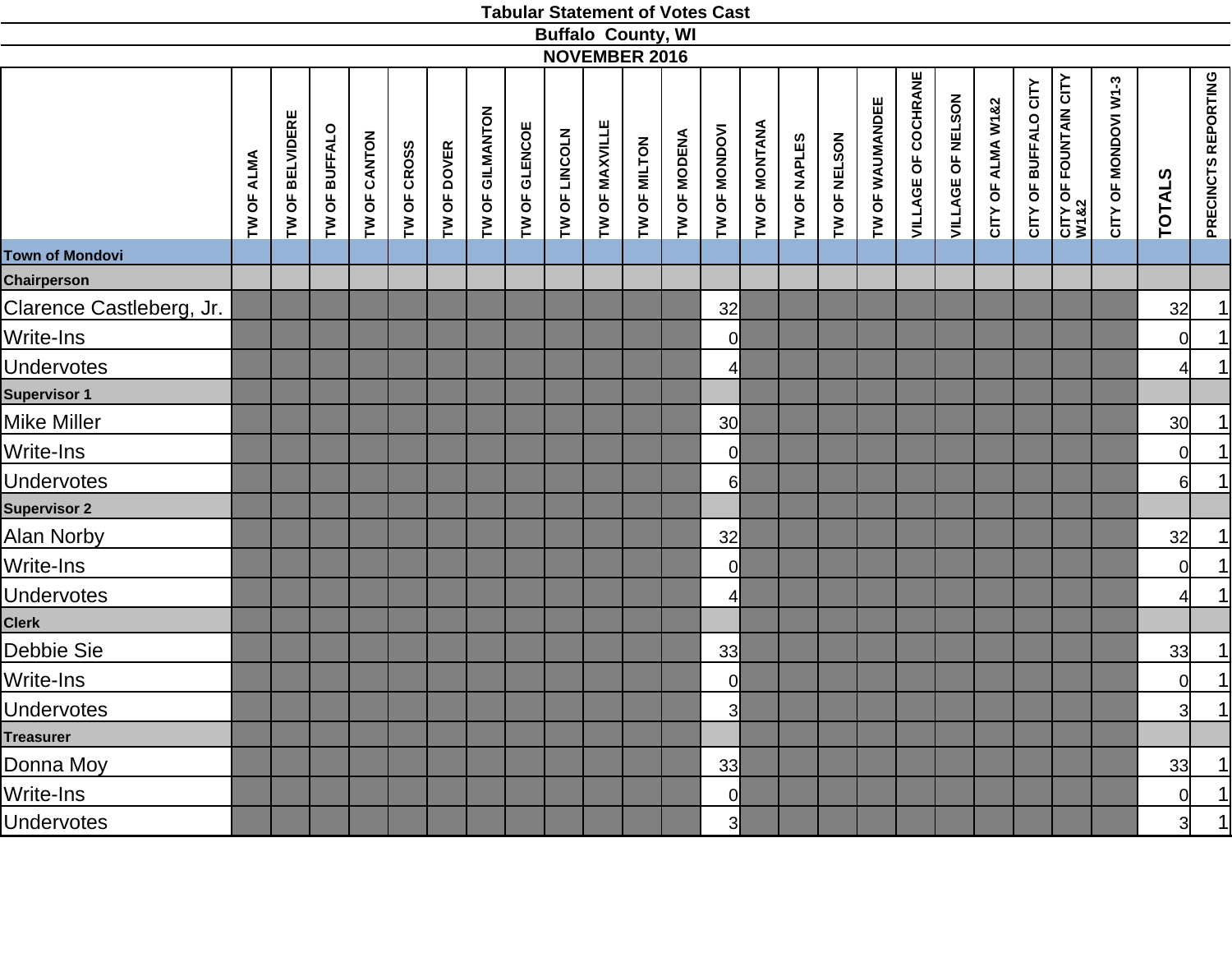|                        |            |                 |               |              |             |             |                 |               |               |                | <b>Buffalo County, WI</b> |              |               |                 |              |              |                 |                            |                   |                   |                      |                                           |                      |                 |                            |
|------------------------|------------|-----------------|---------------|--------------|-------------|-------------|-----------------|---------------|---------------|----------------|---------------------------|--------------|---------------|-----------------|--------------|--------------|-----------------|----------------------------|-------------------|-------------------|----------------------|-------------------------------------------|----------------------|-----------------|----------------------------|
|                        |            |                 |               |              |             |             |                 |               |               |                | <b>NOVEMBER 2016</b>      |              |               |                 |              |              |                 |                            |                   |                   |                      |                                           |                      |                 |                            |
|                        | TW OF ALMA | TW OF BELVIDERE | TW OF BUFFALO | TW OF CANTON | TW OF CROSS | TW OF DOVER | TW OF GILMANTON | TW OF GLENCOE | TW OF LINCOLN | TW OF MAXVILLE | TW OF MILTON              | TW OF MODENA | TW OF MONDOVI | TW OF MONTANA   | TW OF NAPLES | TW OF NELSON | TW OF WAUMANDEE | <b>VILLAGE OF COCHRANE</b> | VILLAGE OF NELSON | CITY OF ALMA W1&2 | CITY OF BUFFALO CITY | <b>CITY OF FOUNTAIN CITY<br/>W1&amp;2</b> | CITY OF MONDOVI W1-3 | <b>TOTALS</b>   | <b>PRECINCTS REPORTING</b> |
| <b>Town of Montana</b> |            |                 |               |              |             |             |                 |               |               |                |                           |              |               |                 |              |              |                 |                            |                   |                   |                      |                                           |                      |                 |                            |
| <b>Chairperson</b>     |            |                 |               |              |             |             |                 |               |               |                |                           |              |               |                 |              |              |                 |                            |                   |                   |                      |                                           |                      |                 |                            |
| Jimmy J. Ellis         |            |                 |               |              |             |             |                 |               |               |                |                           |              |               | 79              |              |              |                 |                            |                   |                   |                      |                                           |                      | 79              | $\vert$                    |
| Write-Ins              |            |                 |               |              |             |             |                 |               |               |                |                           |              |               | 0l              |              |              |                 |                            |                   |                   |                      |                                           |                      | <sub>0</sub>    | $\vert$                    |
| <b>Undervotes</b>      |            |                 |               |              |             |             |                 |               |               |                |                           |              |               | 9               |              |              |                 |                            |                   |                   |                      |                                           |                      | 9 <sup>l</sup>  | 1                          |
| <b>Supervisor</b>      |            |                 |               |              |             |             |                 |               |               |                |                           |              |               |                 |              |              |                 |                            |                   |                   |                      |                                           |                      |                 |                            |
| <b>Bill Christ</b>     |            |                 |               |              |             |             |                 |               |               |                |                           |              |               | 76              |              |              |                 |                            |                   |                   |                      |                                           |                      | 76              | $\overline{1}$             |
| Dennis Bork            |            |                 |               |              |             |             |                 |               |               |                |                           |              |               | 64              |              |              |                 |                            |                   |                   |                      |                                           |                      | 64              | $\overline{1}$             |
| Write-Ins              |            |                 |               |              |             |             |                 |               |               |                |                           |              |               | $\overline{0}$  |              |              |                 |                            |                   |                   |                      |                                           |                      | 0l              | 1                          |
| <b>Undervotes</b>      |            |                 |               |              |             |             |                 |               |               |                |                           |              |               | 36              |              |              |                 |                            |                   |                   |                      |                                           |                      | 36              | 1                          |
| <b>Clerk</b>           |            |                 |               |              |             |             |                 |               |               |                |                           |              |               |                 |              |              |                 |                            |                   |                   |                      |                                           |                      |                 |                            |
| Karen Pronschinske     |            |                 |               |              |             |             |                 |               |               |                |                           |              |               | 30 <sup>1</sup> |              |              |                 |                            |                   |                   |                      |                                           |                      | 30 <sup>l</sup> | $\vert$                    |
| LeeAnne Bulman         |            |                 |               |              |             |             |                 |               |               |                |                           |              |               | 58              |              |              |                 |                            |                   |                   |                      |                                           |                      | 58              | $\overline{1}$             |
| Write-Ins              |            |                 |               |              |             |             |                 |               |               |                |                           |              |               | 0l              |              |              |                 |                            |                   |                   |                      |                                           |                      | <sub>0</sub>    | $\overline{1}$             |
| <b>Undervotes</b>      |            |                 |               |              |             |             |                 |               |               |                |                           |              |               | <sup>o</sup>    |              |              |                 |                            |                   |                   |                      |                                           |                      | <sub>0</sub>    | 1                          |
| <b>Treasurer</b>       |            |                 |               |              |             |             |                 |               |               |                |                           |              |               |                 |              |              |                 |                            |                   |                   |                      |                                           |                      |                 |                            |
| Karen Ellis            |            |                 |               |              |             |             |                 |               |               |                |                           |              |               | 78              |              |              |                 |                            |                   |                   |                      |                                           |                      | 78              | $\overline{1}$             |
| Write-Ins              |            |                 |               |              |             |             |                 |               |               |                |                           |              |               | <sup>0</sup>    |              |              |                 |                            |                   |                   |                      |                                           |                      | <sup>ol</sup>   | $\vert$                    |
| <b>Undervotes</b>      |            |                 |               |              |             |             |                 |               |               |                |                           |              |               | 10 <sup>1</sup> |              |              |                 |                            |                   |                   |                      |                                           |                      | 10              | $\overline{1}$             |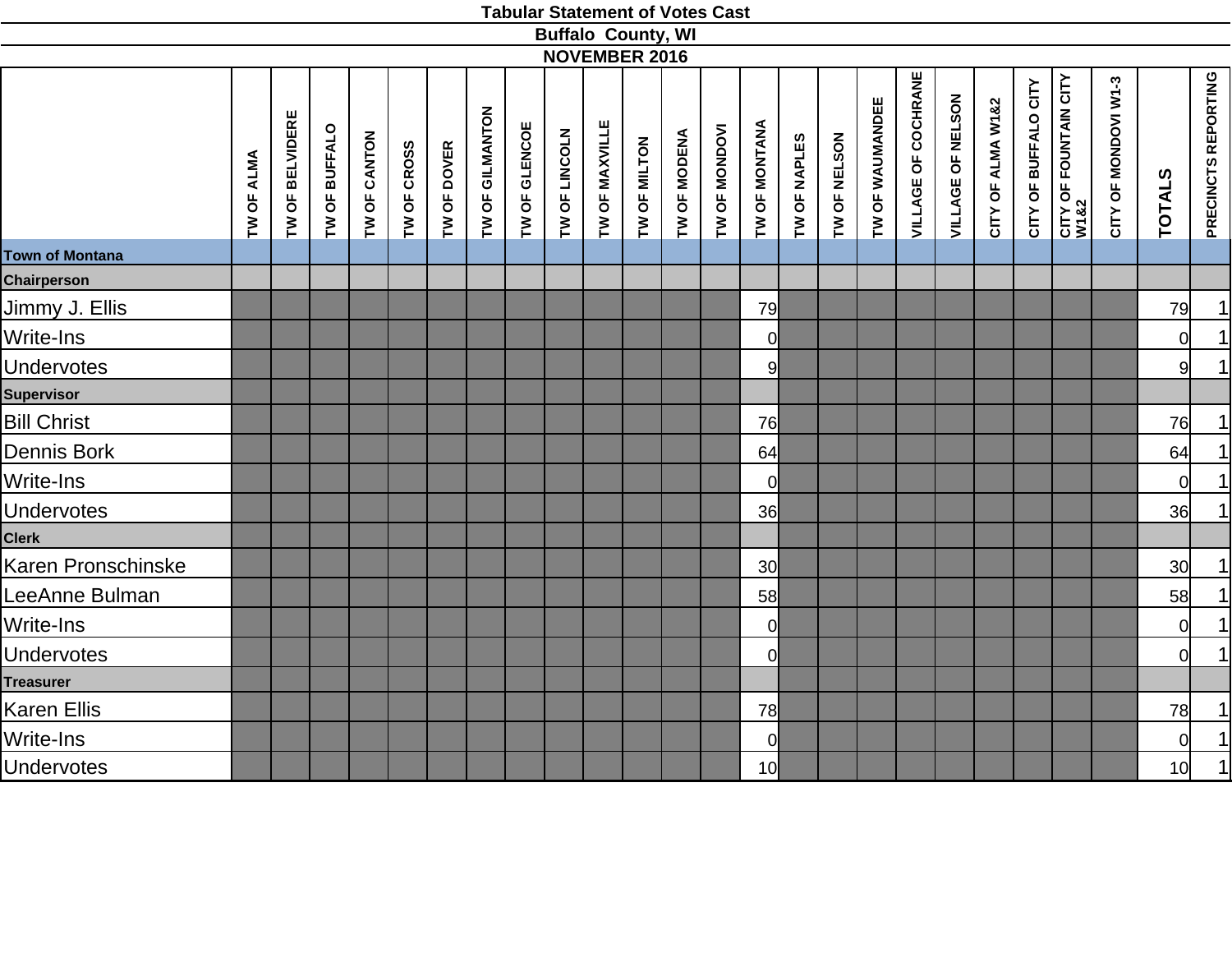|                       |               |                 |               |              |             |             |                 |               | <b>Buffalo County, WI</b> |                | <b>NOVEMBER 2016</b> |              |               |                      |                |              |                 |                            |                   |                   |                      |                                       |                      |                |                     |
|-----------------------|---------------|-----------------|---------------|--------------|-------------|-------------|-----------------|---------------|---------------------------|----------------|----------------------|--------------|---------------|----------------------|----------------|--------------|-----------------|----------------------------|-------------------|-------------------|----------------------|---------------------------------------|----------------------|----------------|---------------------|
|                       | ALMA<br>TW OF | TW OF BELVIDERE | TW OF BUFFALO | TW OF CANTON | TW OF CROSS | TW OF DOVER | TW OF GILMANTON | TW OF GLENCOE | TW OF LINCOLN             | TW OF MAXVILLE | TW OF MILTON         | TW OF MODENA | TW OF MONDOVI | <b>TW OF MONTANA</b> | TW OF NAPLES   | TW OF NELSON | TW OF WAUMANDEE | <b>VILLAGE OF COCHRANE</b> | VILLAGE OF NELSON | CITY OF ALMA W1&2 | CITY OF BUFFALO CITY | <b>CITY OF FOUNTAIN CITY<br/>W182</b> | CITY OF MONDOVI W1-3 | <b>TOTALS</b>  | PRECINCTS REPORTING |
| <b>Town of Naples</b> |               |                 |               |              |             |             |                 |               |                           |                |                      |              |               |                      |                |              |                 |                            |                   |                   |                      |                                       |                      |                |                     |
| <b>Chairperson</b>    |               |                 |               |              |             |             |                 |               |                           |                |                      |              |               |                      |                |              |                 |                            |                   |                   |                      |                                       |                      |                |                     |
| Dennis M. Olson       |               |                 |               |              |             |             |                 |               |                           |                |                      |              |               |                      | 68             |              |                 |                            |                   |                   |                      |                                       |                      | 68             | 1                   |
| Write-Ins             |               |                 |               |              |             |             |                 |               |                           |                |                      |              |               |                      | <sub>0</sub>   |              |                 |                            |                   |                   |                      |                                       |                      | 0              | 1                   |
| Undervotes            |               |                 |               |              |             |             |                 |               |                           |                |                      |              |               |                      | $5 \mid$       |              |                 |                            |                   |                   |                      |                                       |                      | $5 \mid$       | 1                   |
| Supervisor 1          |               |                 |               |              |             |             |                 |               |                           |                |                      |              |               |                      |                |              |                 |                            |                   |                   |                      |                                       |                      |                |                     |
| Roger E. Larson       |               |                 |               |              |             |             |                 |               |                           |                |                      |              |               |                      | 66             |              |                 |                            |                   |                   |                      |                                       |                      | 66             | 1                   |
| Write-Ins             |               |                 |               |              |             |             |                 |               |                           |                |                      |              |               |                      | 0l             |              |                 |                            |                   |                   |                      |                                       |                      | $\overline{0}$ | 1                   |
| Undervotes            |               |                 |               |              |             |             |                 |               |                           |                |                      |              |               |                      | 71             |              |                 |                            |                   |                   |                      |                                       |                      | $\overline{7}$ | 1                   |
| <b>Supervisor 2</b>   |               |                 |               |              |             |             |                 |               |                           |                |                      |              |               |                      |                |              |                 |                            |                   |                   |                      |                                       |                      |                |                     |
| Paul I. Accola        |               |                 |               |              |             |             |                 |               |                           |                |                      |              |               |                      | 67             |              |                 |                            |                   |                   |                      |                                       |                      | 67             | 1                   |
| Write-Ins             |               |                 |               |              |             |             |                 |               |                           |                |                      |              |               |                      | 0              |              |                 |                            |                   |                   |                      |                                       |                      | $\overline{0}$ | 1                   |
| <b>Undervotes</b>     |               |                 |               |              |             |             |                 |               |                           |                |                      |              |               |                      | 61             |              |                 |                            |                   |                   |                      |                                       |                      | 6              | 1                   |
| Clerk                 |               |                 |               |              |             |             |                 |               |                           |                |                      |              |               |                      |                |              |                 |                            |                   |                   |                      |                                       |                      |                |                     |
| Renee A.J. Lindstrom  |               |                 |               |              |             |             |                 |               |                           |                |                      |              |               |                      | 69             |              |                 |                            |                   |                   |                      |                                       |                      | 69             | $\vert$             |
| Write-Ins             |               |                 |               |              |             |             |                 |               |                           |                |                      |              |               |                      | $\overline{0}$ |              |                 |                            |                   |                   |                      |                                       |                      | $\overline{0}$ | $\vert$             |
| <b>Undervotes</b>     |               |                 |               |              |             |             |                 |               |                           |                |                      |              |               |                      | 4              |              |                 |                            |                   |                   |                      |                                       |                      | $\frac{4}{3}$  | 1                   |
| <b>Treasurer</b>      |               |                 |               |              |             |             |                 |               |                           |                |                      |              |               |                      |                |              |                 |                            |                   |                   |                      |                                       |                      |                |                     |
| <b>Andy Goss</b>      |               |                 |               |              |             |             |                 |               |                           |                |                      |              |               |                      | 67             |              |                 |                            |                   |                   |                      |                                       |                      | 67             | 1                   |
| Write-Ins             |               |                 |               |              |             |             |                 |               |                           |                |                      |              |               |                      | 0              |              |                 |                            |                   |                   |                      |                                       |                      | $\overline{0}$ | 1                   |
| <b>Undervotes</b>     |               |                 |               |              |             |             |                 |               |                           |                |                      |              |               |                      | 61             |              |                 |                            |                   |                   |                      |                                       |                      | 6              | 1                   |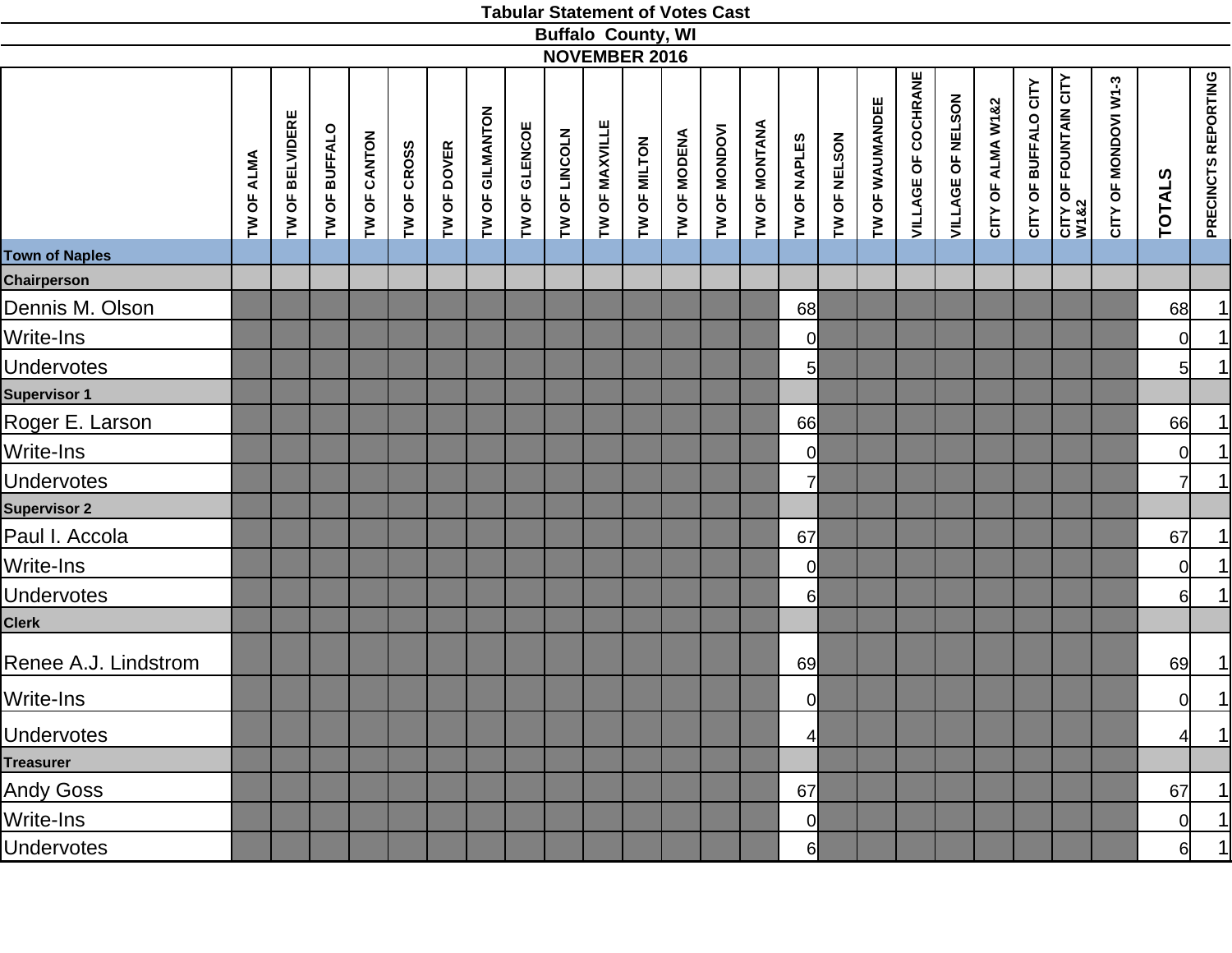|                       |            |                 |               |              |                            |                 |               | <b>Buffalo County, WI</b> |                |              |               |               |              |                |                 |                            |                   |                   |                      |                                      |                      |                |                     |
|-----------------------|------------|-----------------|---------------|--------------|----------------------------|-----------------|---------------|---------------------------|----------------|--------------|---------------|---------------|--------------|----------------|-----------------|----------------------------|-------------------|-------------------|----------------------|--------------------------------------|----------------------|----------------|---------------------|
|                       |            |                 |               |              |                            |                 |               | <b>NOVEMBER 2016</b>      |                |              |               |               |              |                |                 |                            |                   |                   |                      |                                      |                      |                |                     |
|                       | TW OF ALMA | TW OF BELVIDERE | TW OF BUFFALO | TW OF CANTON | TW OF CROSS<br>TW OF DOVER | TW OF GILMANTON | TW OF GLENCOE | TW OF LINCOLN             | TW OF MAXVILLE | TW OF MODENA | TW OF MONDOVI | TW OF MONTANA | TW OF NAPLES | TW OF NELSON   | TW OF WAUMANDEE | <b>VILLAGE OF COCHRANE</b> | VILLAGE OF NELSON | CITY OF ALMA W1&2 | CITY OF BUFFALO CITY | <b>CITY OF FOUNTAIN CITY</b><br>W1&2 | CITY OF MONDOVI W1-3 | <b>TOTALS</b>  | PRECINCTS REPORTING |
| <b>Town of Nelson</b> |            |                 |               |              |                            |                 |               |                           |                |              |               |               |              |                |                 |                            |                   |                   |                      |                                      |                      |                |                     |
| Chairperson           |            |                 |               |              |                            |                 |               |                           |                |              |               |               |              |                |                 |                            |                   |                   |                      |                                      |                      |                |                     |
| Robert Carothers      |            |                 |               |              |                            |                 |               |                           |                |              |               |               |              | 66             |                 |                            |                   |                   |                      |                                      |                      | 66             | 1                   |
| Write-Ins             |            |                 |               |              |                            |                 |               |                           |                |              |               |               |              | <sub>0</sub>   |                 |                            |                   |                   |                      |                                      |                      | 0              | $\overline{1}$      |
| <b>Undervotes</b>     |            |                 |               |              |                            |                 |               |                           |                |              |               |               |              | $5 \mid$       |                 |                            |                   |                   |                      |                                      |                      | 5 <sup>1</sup> | 1                   |
| Supervisor 1          |            |                 |               |              |                            |                 |               |                           |                |              |               |               |              |                |                 |                            |                   |                   |                      |                                      |                      |                |                     |
| Robert Traun          |            |                 |               |              |                            |                 |               |                           |                |              |               |               |              | 68             |                 |                            |                   |                   |                      |                                      |                      | 68             |                     |
| Write-Ins             |            |                 |               |              |                            |                 |               |                           |                |              |               |               |              | $\mathsf{O}$   |                 |                            |                   |                   |                      |                                      |                      | <sub>0</sub>   | $\frac{1}{1}$       |
| <b>Undervotes</b>     |            |                 |               |              |                            |                 |               |                           |                |              |               |               |              | 3              |                 |                            |                   |                   |                      |                                      |                      | 3 <sup>l</sup> |                     |
| <b>Supervisor 2</b>   |            |                 |               |              |                            |                 |               |                           |                |              |               |               |              |                |                 |                            |                   |                   |                      |                                      |                      |                |                     |
| <b>Albert Glass</b>   |            |                 |               |              |                            |                 |               |                           |                |              |               |               |              | 69             |                 |                            |                   |                   |                      |                                      |                      | 69             | $\overline{1}$      |
| Write-Ins             |            |                 |               |              |                            |                 |               |                           |                |              |               |               |              | $\overline{0}$ |                 |                            |                   |                   |                      |                                      |                      | 0              | $\frac{1}{1}$       |
| Undervotes            |            |                 |               |              |                            |                 |               |                           |                |              |               |               |              | $\overline{2}$ |                 |                            |                   |                   |                      |                                      |                      | $2\vert$       |                     |
| Clerk                 |            |                 |               |              |                            |                 |               |                           |                |              |               |               |              |                |                 |                            |                   |                   |                      |                                      |                      |                |                     |
| Myrna Johnson         |            |                 |               |              |                            |                 |               |                           |                |              |               |               |              | 68             |                 |                            |                   |                   |                      |                                      |                      | 68             | $\frac{1}{1}$       |
| Write-Ins             |            |                 |               |              |                            |                 |               |                           |                |              |               |               |              | $\overline{0}$ |                 |                            |                   |                   |                      |                                      |                      | <sub>0</sub>   |                     |
| <b>Undervotes</b>     |            |                 |               |              |                            |                 |               |                           |                |              |               |               |              | $\overline{3}$ |                 |                            |                   |                   |                      |                                      |                      | 3 <sup>1</sup> | $\overline{1}$      |
| <b>Treasurer</b>      |            |                 |               |              |                            |                 |               |                           |                |              |               |               |              |                |                 |                            |                   |                   |                      |                                      |                      |                |                     |
| Arlene Glass          |            |                 |               |              |                            |                 |               |                           |                |              |               |               |              | 59             |                 |                            |                   |                   |                      |                                      |                      | 59             |                     |
| Write-Ins             |            |                 |               |              |                            |                 |               |                           |                |              |               |               |              | 0              |                 |                            |                   |                   |                      |                                      |                      | <sup>ol</sup>  | $\frac{1}{1}$       |
| Undervotes            |            |                 |               |              |                            |                 |               |                           |                |              |               |               |              | 12             |                 |                            |                   |                   |                      |                                      |                      | 12             |                     |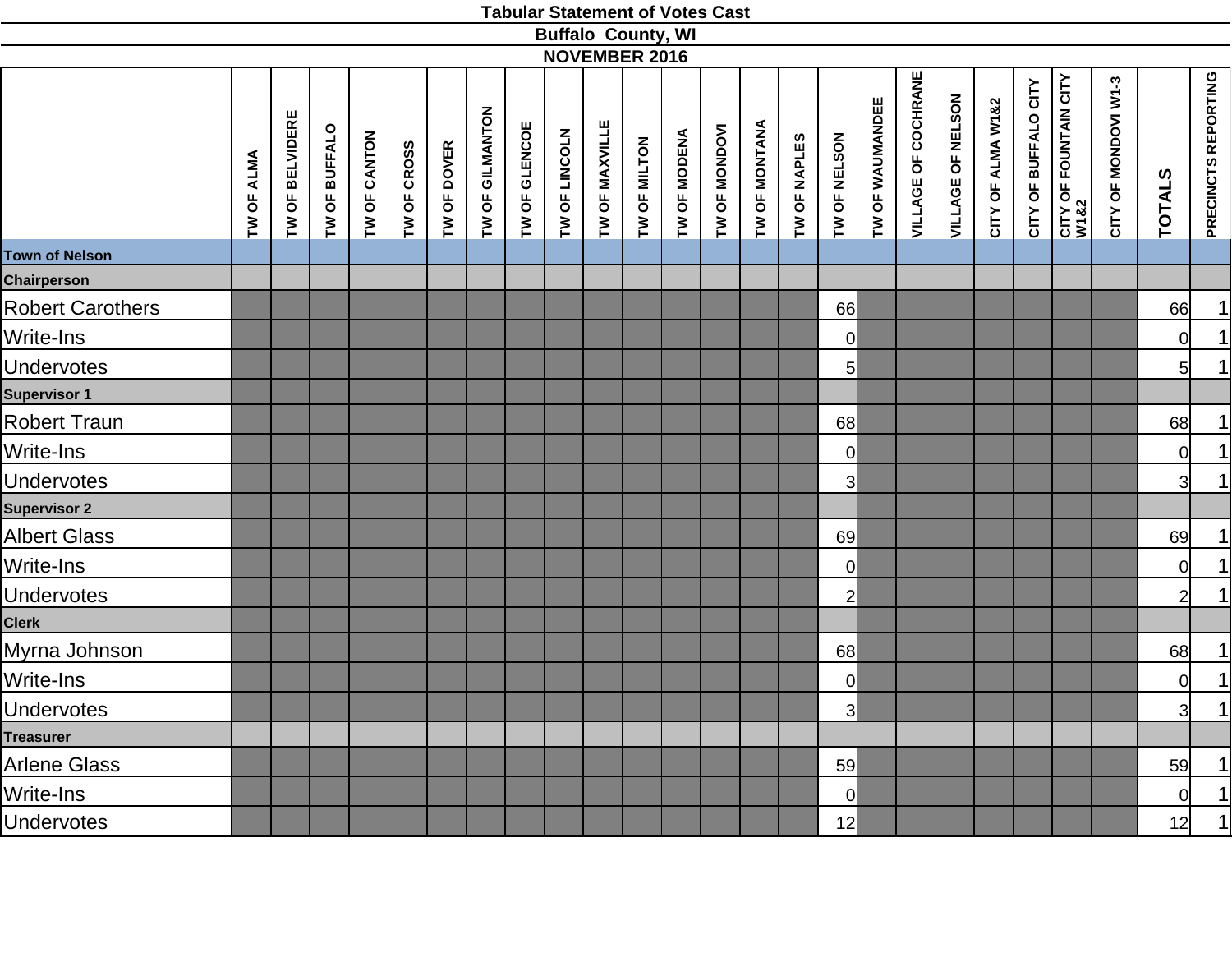|                              |            |                 |               |              |             |             |                 |               | <b>Buffalo County, WI</b><br><b>NOVEMBER 2016</b> |                |              |              |               |               |              |              |                 |                            |                   |                   |                      |                               |                      |                |                     |
|------------------------------|------------|-----------------|---------------|--------------|-------------|-------------|-----------------|---------------|---------------------------------------------------|----------------|--------------|--------------|---------------|---------------|--------------|--------------|-----------------|----------------------------|-------------------|-------------------|----------------------|-------------------------------|----------------------|----------------|---------------------|
|                              | TW OF ALMA | TW OF BELVIDERE | TW OF BUFFALO | TW OF CANTON | TW OF CROSS | TW OF DOVER | TW OF GILMANTON | TW OF GLENCOE | TW OF LINCOLN                                     | TW OF MAXVILLE | TW OF MILTON | TW OF MODENA | TW OF MONDOVI | TW OF MONTANA | TW OF NAPLES | TW OF NELSON | TW OF WAUMANDEE | <b>VILLAGE OF COCHRANE</b> | VILLAGE OF NELSON | CITY OF ALMA W1&2 | CITY OF BUFFALO CITY | CITY OF FOUNTAIN CITY<br>W1&2 | CITY OF MONDOVI W1-3 | <b>TOTALS</b>  | PRECINCTS REPORTING |
| <b>Town of Waumandee</b>     |            |                 |               |              |             |             |                 |               |                                                   |                |              |              |               |               |              |              |                 |                            |                   |                   |                      |                               |                      |                |                     |
| <b>Chairperson</b>           |            |                 |               |              |             |             |                 |               |                                                   |                |              |              |               |               |              |              |                 |                            |                   |                   |                      |                               |                      |                |                     |
| <b>Rick Reuter</b>           |            |                 |               |              |             |             |                 |               |                                                   |                |              |              |               |               |              |              | 65              |                            |                   |                   |                      |                               |                      | 65             | 1                   |
| Write-Ins                    |            |                 |               |              |             |             |                 |               |                                                   |                |              |              |               |               |              |              | $\overline{0}$  |                            |                   |                   |                      |                               |                      | $\overline{0}$ | 1                   |
| <b>Undervotes</b>            |            |                 |               |              |             |             |                 |               |                                                   |                |              |              |               |               |              |              | 6               |                            |                   |                   |                      |                               |                      | $6 \mid$       | 1                   |
| <b>Supervisor</b>            |            |                 |               |              |             |             |                 |               |                                                   |                |              |              |               |               |              |              |                 |                            |                   |                   |                      |                               |                      |                |                     |
| Tom George                   |            |                 |               |              |             |             |                 |               |                                                   |                |              |              |               |               |              |              | 58              |                            |                   |                   |                      |                               |                      | 58             | 1                   |
| Thomas M. Bagniewski         |            |                 |               |              |             |             |                 |               |                                                   |                |              |              |               |               |              |              | 64              |                            |                   |                   |                      |                               |                      | 64             | $\overline{1}$      |
| Write-Ins                    |            |                 |               |              |             |             |                 |               |                                                   |                |              |              |               |               |              |              | $\overline{0}$  |                            |                   |                   |                      |                               |                      | $\overline{0}$ | 1                   |
| <b>Jndervotes</b>            |            |                 |               |              |             |             |                 |               |                                                   |                |              |              |               |               |              |              | 20              |                            |                   |                   |                      |                               |                      | 20             | 1                   |
| Clerk                        |            |                 |               |              |             |             |                 |               |                                                   |                |              |              |               |               |              |              |                 |                            |                   |                   |                      |                               |                      |                |                     |
| Kim Pronschinske             |            |                 |               |              |             |             |                 |               |                                                   |                |              |              |               |               |              |              | 67              |                            |                   |                   |                      |                               |                      | 67             | 1                   |
| Write-Ins                    |            |                 |               |              |             |             |                 |               |                                                   |                |              |              |               |               |              |              | $\overline{0}$  |                            |                   |                   |                      |                               |                      | $\overline{0}$ | 1                   |
| <b>Jndervotes</b>            |            |                 |               |              |             |             |                 |               |                                                   |                |              |              |               |               |              |              | 4               |                            |                   |                   |                      |                               |                      | $\overline{4}$ | 1                   |
| <b>Treasurer</b>             |            |                 |               |              |             |             |                 |               |                                                   |                |              |              |               |               |              |              |                 |                            |                   |                   |                      |                               |                      |                |                     |
| Kari Rice                    |            |                 |               |              |             |             |                 |               |                                                   |                |              |              |               |               |              |              | 65              |                            |                   |                   |                      |                               |                      | 65             | $\overline{1}$      |
| Write-Ins                    |            |                 |               |              |             |             |                 |               |                                                   |                |              |              |               |               |              |              | 0               |                            |                   |                   |                      |                               |                      | 0              | $\overline{1}$      |
| <b>Undervotes</b>            |            |                 |               |              |             |             |                 |               |                                                   |                |              |              |               |               |              |              | 6               |                            |                   |                   |                      |                               |                      | $6 \mid$       | 1                   |
| <b>Sanitary Commissioner</b> |            |                 |               |              |             |             |                 |               |                                                   |                |              |              |               |               |              |              |                 |                            |                   |                   |                      |                               |                      |                |                     |
| Justin Foegen                |            |                 |               |              |             |             |                 |               |                                                   |                |              |              |               |               |              |              | 13              |                            |                   |                   |                      |                               |                      | 13             | 1                   |
| Write-in                     |            |                 |               |              |             |             |                 |               |                                                   |                |              |              |               |               |              |              | $\overline{0}$  |                            |                   |                   |                      |                               |                      | <sub>0</sub>   | 1                   |
| <b>Indervotes</b>            |            |                 |               |              |             |             |                 |               |                                                   |                |              |              |               |               |              |              |                 |                            |                   |                   |                      |                               |                      |                | $\mathbf{1}$        |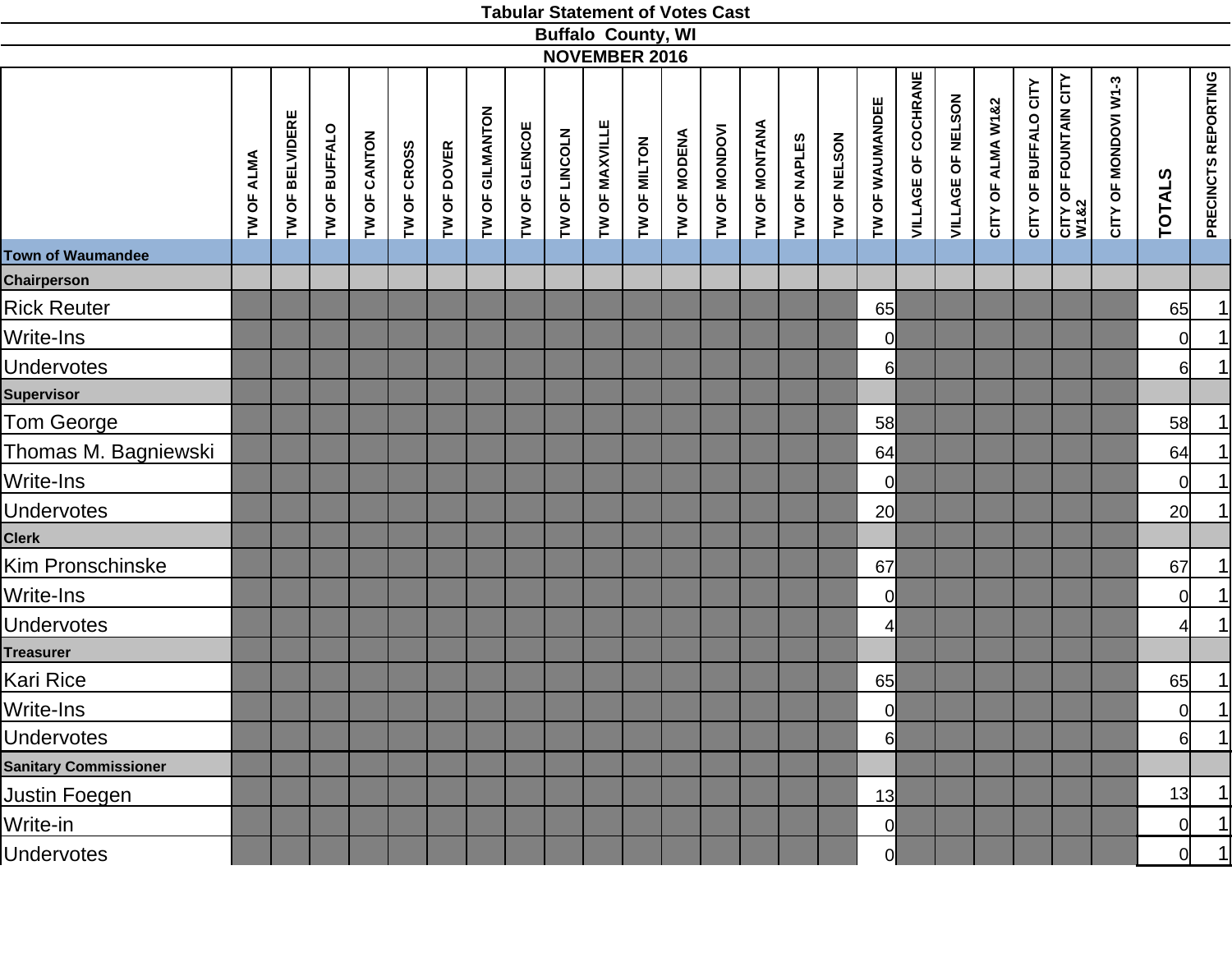|                            |            |                        |               |              |             |             |                 |               |               |                | <b>Buffalo County, WI</b> |              |               |               |              |              |                 |                            |                   |                   |                           |                                       |                      |                 |                            |
|----------------------------|------------|------------------------|---------------|--------------|-------------|-------------|-----------------|---------------|---------------|----------------|---------------------------|--------------|---------------|---------------|--------------|--------------|-----------------|----------------------------|-------------------|-------------------|---------------------------|---------------------------------------|----------------------|-----------------|----------------------------|
|                            |            |                        |               |              |             |             |                 |               |               |                | <b>NOVEMBER 2016</b>      |              |               |               |              |              |                 |                            |                   |                   |                           |                                       |                      |                 |                            |
|                            | TW OF ALMA | <b>TW OF BELVIDERE</b> | TW OF BUFFALO | TW OF CANTON | TW OF CROSS | TW OF DOVER | TW OF GILMANTON | TW OF GLENCOE | TW OF LINCOLN | TW OF MAXVILLE | TW OF MILTON              | TW OF MODENA | TW OF MONDOVI | TW OF MONTANA | TW OF NAPLES | TW OF NELSON | TW OF WAUMANDEE | <b>VILLAGE OF COCHRANE</b> | VILLAGE OF NELSON | CITY OF ALMA W1&2 | BUFFALO CITY<br>CITY OF I | <b>CITY OF FOUNTAIN CITY<br/>W182</b> | CITY OF MONDOVI W1-3 | <b>TOTALS</b>   | <b>PRECINCTS REPORTING</b> |
| <b>Village of Cochrane</b> |            |                        |               |              |             |             |                 |               |               |                |                           |              |               |               |              |              |                 |                            |                   |                   |                           |                                       |                      |                 |                            |
| <b>Village President</b>   |            |                        |               |              |             |             |                 |               |               |                |                           |              |               |               |              |              |                 |                            |                   |                   |                           |                                       |                      |                 |                            |
| Dave Busch                 |            |                        |               |              |             |             |                 |               |               |                |                           |              |               |               |              |              |                 | 63                         |                   |                   |                           |                                       |                      | 63              | 1                          |
| Write-Ins                  |            |                        |               |              |             |             |                 |               |               |                |                           |              |               |               |              |              |                 | 0                          |                   |                   |                           |                                       |                      | 0l              | 1                          |
| <b>Undervotes</b>          |            |                        |               |              |             |             |                 |               |               |                |                           |              |               |               |              |              |                 | 8 <sup>1</sup>             |                   |                   |                           |                                       |                      | 8               | 1                          |
| <b>Village Trustee</b>     |            |                        |               |              |             |             |                 |               |               |                |                           |              |               |               |              |              |                 |                            |                   |                   |                           |                                       |                      |                 |                            |
| <b>Tim Bossert</b>         |            |                        |               |              |             |             |                 |               |               |                |                           |              |               |               |              |              |                 | 64                         |                   |                   |                           |                                       |                      | 64              | 1                          |
| <b>Greg Hofer</b>          |            |                        |               |              |             |             |                 |               |               |                |                           |              |               |               |              |              |                 | 61                         |                   |                   |                           |                                       |                      | 61              | 1                          |
| <b>Bill Meier</b>          |            |                        |               |              |             |             |                 |               |               |                |                           |              |               |               |              |              |                 | 56                         |                   |                   |                           |                                       |                      | 56              | 1                          |
| Write-Ins                  |            |                        |               |              |             |             |                 |               |               |                |                           |              |               |               |              |              |                 | $\overline{2}$             |                   |                   |                           |                                       |                      | $\overline{2}$  | 1                          |
| <b>Undervotes</b>          |            |                        |               |              |             |             |                 |               |               |                |                           |              |               |               |              |              |                 | 30 <sup>l</sup>            |                   |                   |                           |                                       |                      | 30 <sub>l</sub> | 1                          |
| <b>Village of Nelson</b>   |            |                        |               |              |             |             |                 |               |               |                |                           |              |               |               |              |              |                 |                            |                   |                   |                           |                                       |                      |                 |                            |
| <b>Village Trustee</b>     |            |                        |               |              |             |             |                 |               |               |                |                           |              |               |               |              |              |                 |                            |                   |                   |                           |                                       |                      |                 |                            |
| <b>Randy Hanson</b>        |            |                        |               |              |             |             |                 |               |               |                |                           |              |               |               |              |              |                 |                            | 35                |                   |                           |                                       |                      | 35              | 1                          |
| Write-Ins                  |            |                        |               |              |             |             |                 |               |               |                |                           |              |               |               |              |              |                 |                            | 23                |                   |                           |                                       |                      | 23              | 1                          |
| <b>Undervotes</b>          |            |                        |               |              |             |             |                 |               |               |                |                           |              |               |               |              |              |                 |                            | 19                |                   |                           |                                       |                      | 19              | 1                          |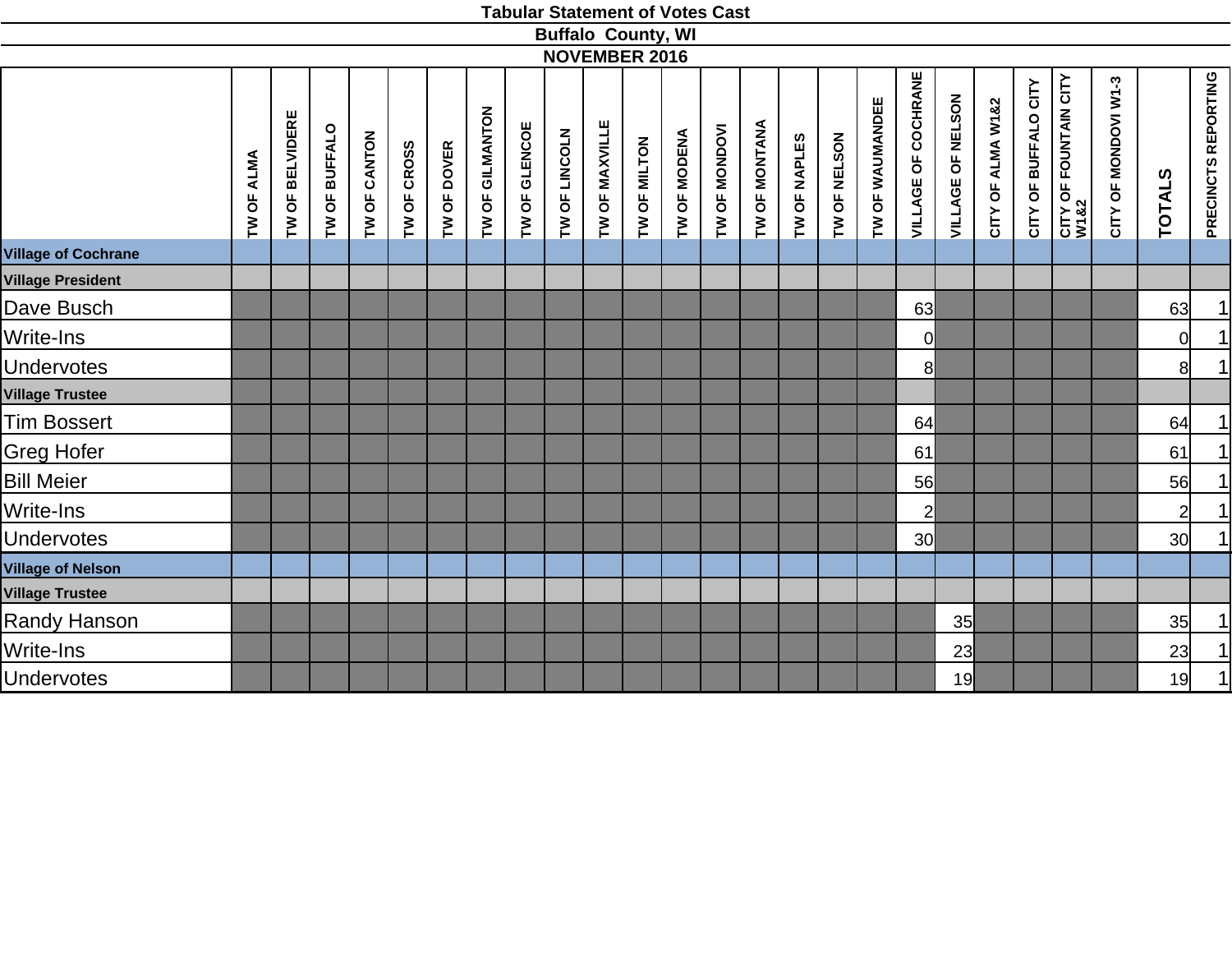|                              |            |                 |               |              |             |             |                 |               |               | <b>Buffalo County, WI</b> |              |              |               |               |              |              |                 |                            |                   |                   |                      |                                           |                      |                 |                     |
|------------------------------|------------|-----------------|---------------|--------------|-------------|-------------|-----------------|---------------|---------------|---------------------------|--------------|--------------|---------------|---------------|--------------|--------------|-----------------|----------------------------|-------------------|-------------------|----------------------|-------------------------------------------|----------------------|-----------------|---------------------|
|                              |            |                 |               |              |             |             |                 |               |               | <b>NOVEMBER 2016</b>      |              |              |               |               |              |              |                 |                            |                   |                   |                      |                                           |                      |                 |                     |
|                              | TW OF ALMA | TW OF BELVIDERE | TW OF BUFFALO | TW OF CANTON | TW OF CROSS | TW OF DOVER | TW OF GILMANTON | TW OF GLENCOE | TW OF LINCOLN | TW OF MAXVILLE            | TW OF MILTON | TW OF MODENA | TW OF MONDOVI | TW OF MONTANA | TW OF NAPLES | TW OF NELSON | TW OF WAUMANDEE | <b>VILLAGE OF COCHRANE</b> | VILLAGE OF NELSON | CITY OF ALMA W1&2 | CITY OF BUFFALO CITY | <b>CITY OF FOUNTAIN CITY<br/>W1&amp;2</b> | CITY OF MONDOVI W1-3 | <b>TOTALS</b>   | PRECINCTS REPORTING |
| City of Alma                 |            |                 |               |              |             |             |                 |               |               |                           |              |              |               |               |              |              |                 |                            |                   |                   |                      |                                           |                      |                 |                     |
| Alderperson at Large         |            |                 |               |              |             |             |                 |               |               |                           |              |              |               |               |              |              |                 |                            |                   |                   |                      |                                           |                      |                 |                     |
| <b>Gary Ruff</b>             |            |                 |               |              |             |             |                 |               |               |                           |              |              |               |               |              |              |                 |                            |                   | 125               |                      |                                           |                      | 125             | 1                   |
| Write-Ins                    |            |                 |               |              |             |             |                 |               |               |                           |              |              |               |               |              |              |                 |                            |                   | $\overline{4}$    |                      |                                           |                      | $\overline{4}$  | 1                   |
| <b>Undervotes</b>            |            |                 |               |              |             |             |                 |               |               |                           |              |              |               |               |              |              |                 |                            |                   | 18                |                      |                                           |                      | 18              | 1                   |
| <b>Alderperson Ward 1</b>    |            |                 |               |              |             |             |                 |               |               |                           |              |              |               |               |              |              |                 |                            |                   |                   |                      |                                           |                      |                 |                     |
| Write-Ins                    |            |                 |               |              |             |             |                 |               |               |                           |              |              |               |               |              |              |                 |                            |                   | 49                |                      |                                           |                      | 49              | 1                   |
| <b>Undervotes</b>            |            |                 |               |              |             |             |                 |               |               |                           |              |              |               |               |              |              |                 |                            |                   | 30 <sup>l</sup>   |                      |                                           |                      | 30 <sup>1</sup> | 1                   |
| <b>Alderperson Ward 2</b>    |            |                 |               |              |             |             |                 |               |               |                           |              |              |               |               |              |              |                 |                            |                   |                   |                      |                                           |                      |                 |                     |
| David Earney                 |            |                 |               |              |             |             |                 |               |               |                           |              |              |               |               |              |              |                 |                            |                   | 57                |                      |                                           |                      | 57              | 1                   |
| Write-Ins                    |            |                 |               |              |             |             |                 |               |               |                           |              |              |               |               |              |              |                 |                            |                   | 1                 |                      |                                           |                      | $\mathbf{1}$    | 1                   |
| <b>Undervotes</b>            |            |                 |               |              |             |             |                 |               |               |                           |              |              |               |               |              |              |                 |                            |                   | 10 <sup>1</sup>   |                      |                                           |                      | 10 <sup>1</sup> | 1                   |
| <b>City of Buffalo City</b>  |            |                 |               |              |             |             |                 |               |               |                           |              |              |               |               |              |              |                 |                            |                   |                   |                      |                                           |                      |                 |                     |
| Alderperson                  |            |                 |               |              |             |             |                 |               |               |                           |              |              |               |               |              |              |                 |                            |                   |                   |                      |                                           |                      |                 |                     |
| Kevin Mack                   |            |                 |               |              |             |             |                 |               |               |                           |              |              |               |               |              |              |                 |                            |                   |                   | 107                  |                                           |                      | 107             | 1                   |
| Write-Ins                    |            |                 |               |              |             |             |                 |               |               |                           |              |              |               |               |              |              |                 |                            |                   |                   | 14                   |                                           |                      | 14              | 1                   |
| <b>Undervotes</b>            |            |                 |               |              |             |             |                 |               |               |                           |              |              |               |               |              |              |                 |                            |                   |                   | 125                  |                                           |                      | 125             | 1                   |
| <b>City of Fountain City</b> |            |                 |               |              |             |             |                 |               |               |                           |              |              |               |               |              |              |                 |                            |                   |                   |                      |                                           |                      |                 |                     |
| <b>Alderperson Ward 1</b>    |            |                 |               |              |             |             |                 |               |               |                           |              |              |               |               |              |              |                 |                            |                   |                   |                      |                                           |                      |                 |                     |
| Write-Ins                    |            |                 |               |              |             |             |                 |               |               |                           |              |              |               |               |              |              |                 |                            |                   |                   |                      | 64                                        |                      | 64              | 1                   |
| <b>Undervotes</b>            |            |                 |               |              |             |             |                 |               |               |                           |              |              |               |               |              |              |                 |                            |                   |                   |                      | 38                                        |                      | 38              | 1                   |
| <b>Alderperson Ward 2</b>    |            |                 |               |              |             |             |                 |               |               |                           |              |              |               |               |              |              |                 |                            |                   |                   |                      |                                           |                      |                 |                     |
| Gwen Katula                  |            |                 |               |              |             |             |                 |               |               |                           |              |              |               |               |              |              |                 |                            |                   |                   |                      | 48                                        |                      | 48              | 1                   |
| Write-Ins                    |            |                 |               |              |             |             |                 |               |               |                           |              |              |               |               |              |              |                 |                            |                   |                   |                      | $\overline{0}$                            |                      | <sub>0</sub>    | 1                   |
| <b>Undervotes</b>            |            |                 |               |              |             |             |                 |               |               |                           |              |              |               |               |              |              |                 |                            |                   |                   |                      | 4 <sup>1</sup>                            |                      | 4               | 1                   |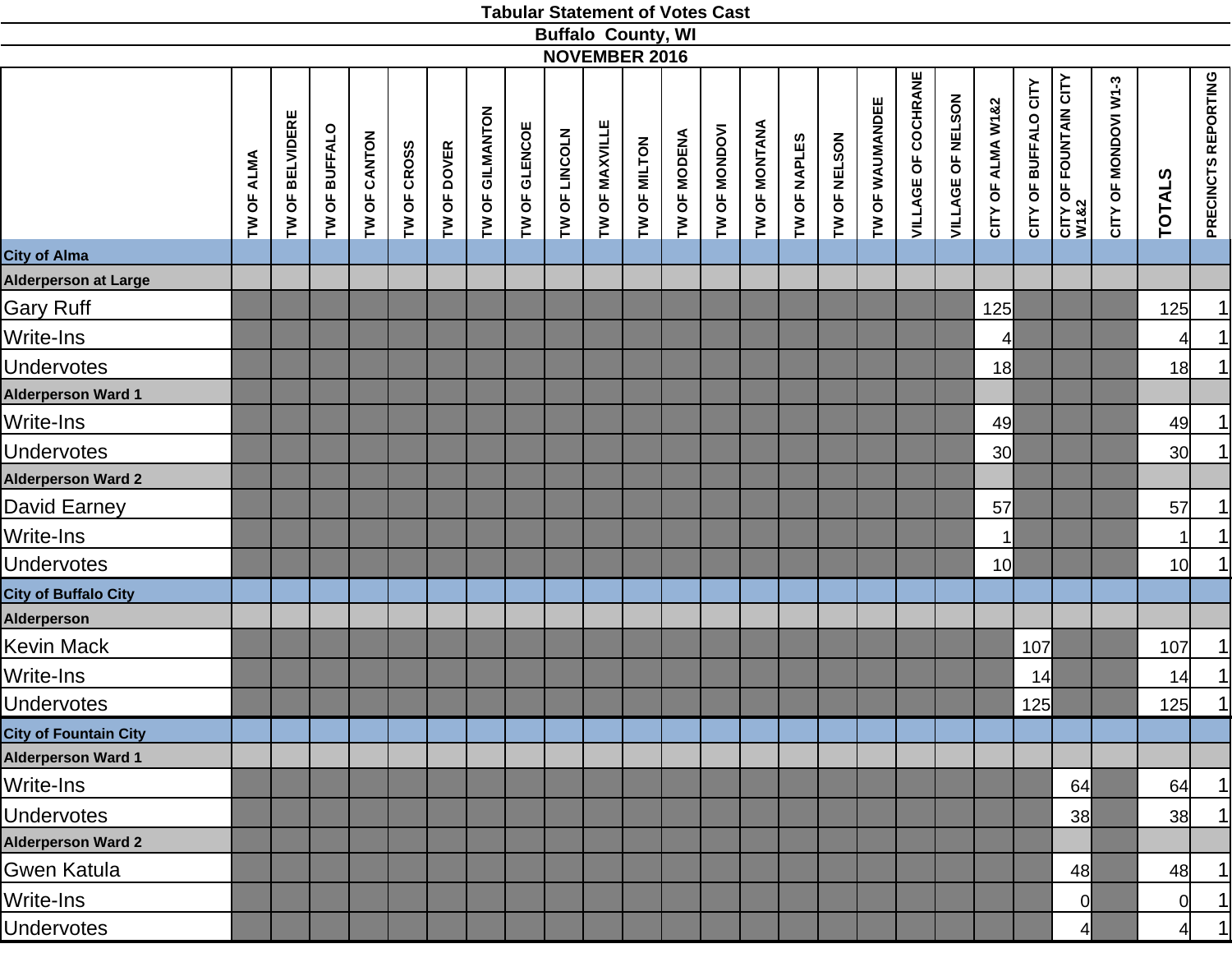|                             |            |                 |               |              |             |             |                 |               |               | <b>Buffalo County, WI</b> |              |              |               |               |              |              |                 |                     |                   |                   |                         |                                       |                      |                 |                     |
|-----------------------------|------------|-----------------|---------------|--------------|-------------|-------------|-----------------|---------------|---------------|---------------------------|--------------|--------------|---------------|---------------|--------------|--------------|-----------------|---------------------|-------------------|-------------------|-------------------------|---------------------------------------|----------------------|-----------------|---------------------|
|                             |            |                 |               |              |             |             |                 |               |               | <b>NOVEMBER 2016</b>      |              |              |               |               |              |              |                 |                     |                   |                   |                         |                                       |                      |                 |                     |
|                             | TW OF ALMA | TW OF BELVIDERE | TW OF BUFFALO | TW OF CANTON | TW OF CROSS | TW OF DOVER | TW OF GILMANTON | TW OF GLENCOE | TW OF LINCOLN | TW OF MAXVILLE            | TW OF MILTON | TW OF MODENA | TW OF MONDOVI | TW OF MONTANA | TW OF NAPLES | TW OF NELSON | TW OF WAUMANDEE | VILLAGE OF COCHRANE | VILLAGE OF NELSON | CITY OF ALMA W1&2 | BUFFALO CITY<br>CITY OF | <b>CITY OF FOUNTAIN CITY<br/>W182</b> | CITY OF MONDOVI W1-3 | <b>TOTALS</b>   | PRECINCTS REPORTING |
| <b>City of Mondovi</b>      |            |                 |               |              |             |             |                 |               |               |                           |              |              |               |               |              |              |                 |                     |                   |                   |                         |                                       |                      |                 |                     |
| <b>Alderperson at Large</b> |            |                 |               |              |             |             |                 |               |               |                           |              |              |               |               |              |              |                 |                     |                   |                   |                         |                                       |                      |                 |                     |
| Lynn D. Smith               |            |                 |               |              |             |             |                 |               |               |                           |              |              |               |               |              |              |                 |                     |                   |                   |                         |                                       | 151                  | 151             | $\mathbf{1}$        |
| Write-Ins                   |            |                 |               |              |             |             |                 |               |               |                           |              |              |               |               |              |              |                 |                     |                   |                   |                         |                                       | 12                   | 12              | $\vert$             |
| <b>Undervotes</b>           |            |                 |               |              |             |             |                 |               |               |                           |              |              |               |               |              |              |                 |                     |                   |                   |                         |                                       | <b>60</b>            | <b>60</b>       | $\mathbf{1}$        |
| <b>Alderperson Ward 1</b>   |            |                 |               |              |             |             |                 |               |               |                           |              |              |               |               |              |              |                 |                     |                   |                   |                         |                                       |                      |                 |                     |
| Write-Ins                   |            |                 |               |              |             |             |                 |               |               |                           |              |              |               |               |              |              |                 |                     |                   |                   |                         |                                       | 37                   | 37              | $\vert$             |
| <b>Undervotes</b>           |            |                 |               |              |             |             |                 |               |               |                           |              |              |               |               |              |              |                 |                     |                   |                   |                         |                                       | 43                   | 43              | $\mathbf{1}$        |
| <b>Alderperson Ward 2</b>   |            |                 |               |              |             |             |                 |               |               |                           |              |              |               |               |              |              |                 |                     |                   |                   |                         |                                       |                      |                 |                     |
| <b>Shirley Conrad</b>       |            |                 |               |              |             |             |                 |               |               |                           |              |              |               |               |              |              |                 |                     |                   |                   |                         |                                       | 37                   | 37              | $\vert$             |
| Write-Ins                   |            |                 |               |              |             |             |                 |               |               |                           |              |              |               |               |              |              |                 |                     |                   |                   |                         |                                       | 1                    |                 | $\mathbf{1}$        |
| <b>Undervotes</b>           |            |                 |               |              |             |             |                 |               |               |                           |              |              |               |               |              |              |                 |                     |                   |                   |                         |                                       | 10                   | 10 <sup>1</sup> | $\vert$             |
| <b>Alderperson Ward 3</b>   |            |                 |               |              |             |             |                 |               |               |                           |              |              |               |               |              |              |                 |                     |                   |                   |                         |                                       |                      |                 |                     |
| Nathan L. Nelson            |            |                 |               |              |             |             |                 |               |               |                           |              |              |               |               |              |              |                 |                     |                   |                   |                         |                                       | 53                   | 53              | $\vert$             |
| Write-Ins                   |            |                 |               |              |             |             |                 |               |               |                           |              |              |               |               |              |              |                 |                     |                   |                   |                         |                                       | $\overline{2}$       | $2 \vert$       | $\mathbf{1}$        |
| <b>Undervotes</b>           |            |                 |               |              |             |             |                 |               |               |                           |              |              |               |               |              |              |                 |                     |                   |                   |                         |                                       | 40                   | 40              | $\vert$             |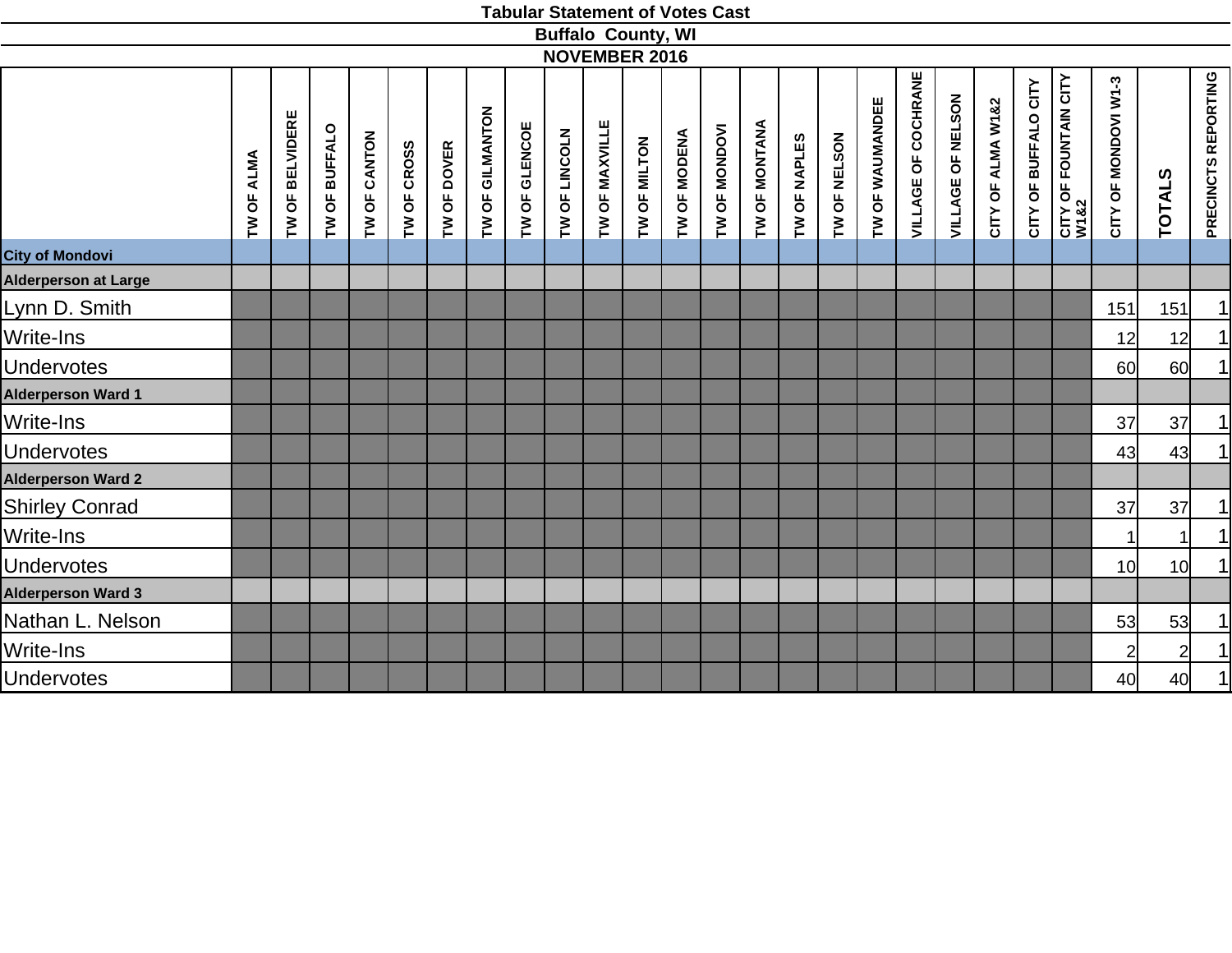| <b>Tabular Statement of Votes Cast</b> |
|----------------------------------------|
|----------------------------------------|

|                                            |                 |                   |                 |              |                |             |                   |                |                      | <b>Buffalo County, WI</b><br><b>NOVEMBER 2016</b> |                |                |                 |                                 |                                |                |                 |                            |                   |                   |                         |                                       |                      |                |                     |
|--------------------------------------------|-----------------|-------------------|-----------------|--------------|----------------|-------------|-------------------|----------------|----------------------|---------------------------------------------------|----------------|----------------|-----------------|---------------------------------|--------------------------------|----------------|-----------------|----------------------------|-------------------|-------------------|-------------------------|---------------------------------------|----------------------|----------------|---------------------|
|                                            | TW OF ALMA      | OF BELVIDERE<br>È | OF BUFFALO<br>Σ | TW OF CANTON | OF CROSS<br>≧  | TW OF DOVER | OF GILMANTON<br>ξ | TW OF GLENCOE  | OF LINCOLN<br>$\geq$ | OF MAXVILLE<br>$\mathsf{\Sigma}$                  | TW OF MILTON   | TW OF MODENA   | OF MONDOVI<br>M | OF MONTANA<br>$\mathsf{\Sigma}$ | OF NAPLES<br>$\mathsf{\Sigma}$ | TW OF NELSON   | TW OF WAUMANDEE | <b>VILLAGE OF COCHRANE</b> | VILLAGE OF NELSON | CITY OF ALMA W1&2 | OF BUFFALO CITY<br>CITY | <b>CITY OF FOUNTAIN CITY<br/>W182</b> | CITY OF MONDOVI W1-3 | <b>TOTALS</b>  | PRECINCTS REPORTING |
| <b>SCHOOL</b><br><b>Alma School Board</b>  |                 |                   |                 |              |                |             |                   |                |                      |                                                   |                |                |                 |                                 |                                |                |                 |                            |                   |                   |                         |                                       |                      |                |                     |
| Dennis E. Hetrick                          | 36              | 15                |                 |              |                |             |                   |                | 36                   |                                                   |                | 4              |                 | $2 \vert$                       |                                | 30             | 0               |                            |                   | 23 111            |                         |                                       |                      | 221            | $\boldsymbol{8}$    |
| Corey Hanson                               | 37              | 14                |                 |              |                |             |                   |                | 39                   |                                                   |                | $\overline{4}$ |                 | $\overline{2}$                  |                                | 24             | <sup>o</sup>    |                            | 25                | 109               |                         |                                       |                      | 217            | 8                   |
| Write-in                                   | 9               | $\mathbf{1}$      |                 |              |                |             |                   |                | 5 <sub>l</sub>       |                                                   |                | 0l             |                 | <sub>0</sub>                    |                                | 8              | 0l              |                            | 3                 | 29                |                         |                                       |                      | 46             | 8                   |
| <b>Undervotes</b>                          | 20 <sub>l</sub> | $\overline{2}$    |                 |              |                |             |                   |                | 10 <sub>l</sub>      |                                                   |                | $\mathbf{A}$   |                 | 0l                              |                                | 8              | 0l              |                            | 10 <sup>1</sup>   | 45                |                         |                                       |                      | 79             | $\mathbf{8}$        |
| <b>Arcadia School Board</b>                |                 |                   |                 |              |                |             |                   |                |                      |                                                   |                |                |                 |                                 |                                |                |                 |                            |                   |                   |                         |                                       |                      |                |                     |
| <b>Brian Steinlicht</b>                    |                 |                   |                 |              | $\overline{2}$ |             |                   | 68             |                      |                                                   |                |                |                 | 34                              |                                |                | 19              |                            |                   |                   |                         |                                       |                      | 123            | $\overline{4}$      |
| Dana Conrad                                |                 |                   |                 |              | $\overline{2}$ |             |                   | 66             |                      |                                                   |                |                |                 | 43                              |                                |                | 18              |                            |                   |                   |                         |                                       |                      | 129            | $\overline{4}$      |
| David J. Frahm                             |                 |                   |                 |              | $\overline{0}$ |             |                   | 23             |                      |                                                   |                |                |                 | 24                              |                                |                | 10 <sup>1</sup> |                            |                   |                   |                         |                                       |                      | 57             | $\overline{4}$      |
| Write-in                                   |                 |                   |                 |              | 0              |             |                   | $\overline{0}$ |                      |                                                   |                |                |                 | $\overline{0}$                  |                                |                | $\overline{0}$  |                            |                   |                   |                         |                                       |                      | 0l             | $\overline{4}$      |
| <b>Undervotes</b>                          |                 |                   |                 |              | $\overline{0}$ |             |                   | 17             |                      |                                                   |                |                |                 | 15                              |                                |                | $\overline{3}$  |                            |                   |                   |                         |                                       |                      | 35             | $\overline{4}$      |
| <b>Cochrane-Fountain City School Board</b> |                 |                   |                 |              |                |             |                   |                |                      |                                                   |                |                |                 |                                 |                                |                |                 |                            |                   |                   |                         |                                       |                      |                |                     |
| <b>Warren Barth</b>                        |                 | 20                | 23              |              | 18             |             |                   |                | 0l                   |                                                   | 14             |                |                 | 9                               |                                |                | $\overline{7}$  | 18                         |                   | 0                 | 28                      | 32                                    |                      | 169            | 11                  |
| Karen Knospe                               |                 | 31                | 45              |              | 27             |             |                   |                | $\overline{0}$       |                                                   | 62             |                |                 | 10                              |                                |                | 24              | 36                         |                   | $\overline{0}$    | 59                      | 75                                    |                      | 369            | 11                  |
| <b>Bonnie Breza</b>                        |                 | 12                | 45              |              | 12             |             |                   |                | 0                    |                                                   | 42             |                |                 | $\overline{2}$                  |                                |                | 18              | 12                         |                   | $\overline{O}$    | 35                      | 51                                    |                      | 229            | 11                  |
| Larry Cyrus                                |                 | 51                | 71              |              | 39             |             |                   |                | $\overline{0}$       |                                                   | 89             |                |                 | $6 \mid$                        |                                |                | 28              | 56                         |                   | $\overline{O}$    | 95                      | 87                                    |                      | 522            | 11                  |
| Bryan Madsen                               |                 | 23                | 41              |              | 27             |             |                   |                | 0l                   |                                                   | 35             |                |                 | 0                               |                                |                | 15              | 21                         |                   | 0                 | 35                      | 53                                    |                      | 250            | 11                  |
| Kalene Engel                               |                 | 59                | 81              |              | 45             |             |                   |                | $\overline{0}$       |                                                   | 97             |                |                 | 13                              |                                |                | 39              | 61                         |                   | $\overline{O}$    | 90 <sub>l</sub>         | 121                                   |                      | 606            | 11                  |
| Write-in                                   |                 | 0                 | $\overline{0}$  |              | $\overline{0}$ |             |                   |                | $\overline{0}$       |                                                   | $\overline{0}$ |                |                 | 0l                              |                                |                | $\overline{0}$  | 1                          |                   | $\overline{0}$    | $\mathbf{2}$            |                                       |                      | $\overline{4}$ | 11                  |
| <b>Undervotes</b>                          |                 | 11                | 27              |              | 21             |             |                   |                | Οl                   |                                                   | 15             |                |                 | 8 <sup>1</sup>                  |                                |                | 71              | 8                          |                   | 0                 | 43                      | 42                                    |                      |                | 182 11              |
| Durand-Arkansaw School Board Dist. 1       |                 |                   |                 |              |                |             |                   |                |                      |                                                   |                |                |                 |                                 |                                |                |                 |                            |                   |                   |                         |                                       |                      |                |                     |
| <b>Tammy Hoyt</b>                          |                 |                   |                 | 14           |                |             |                   |                |                      | 33                                                |                | 9              |                 |                                 |                                | 31             |                 |                            | 8 <sup>1</sup>    |                   |                         |                                       |                      | 95             | $5\overline{)}$     |
| Write-in                                   |                 |                   |                 | <sub>0</sub> |                |             |                   |                |                      | <sup>o</sup>                                      |                | $\overline{0}$ |                 |                                 |                                | $\overline{2}$ |                 |                            | $\overline{0}$    |                   |                         |                                       |                      | 2              | $\overline{5}$      |
| <b>Undervotes</b>                          |                 |                   |                 | 0            |                |             |                   |                |                      | $\mathbf{2}$                                      |                | 1              |                 |                                 |                                | 3              |                 |                            | -1                |                   |                         |                                       |                      |                | $5\overline{)}$     |